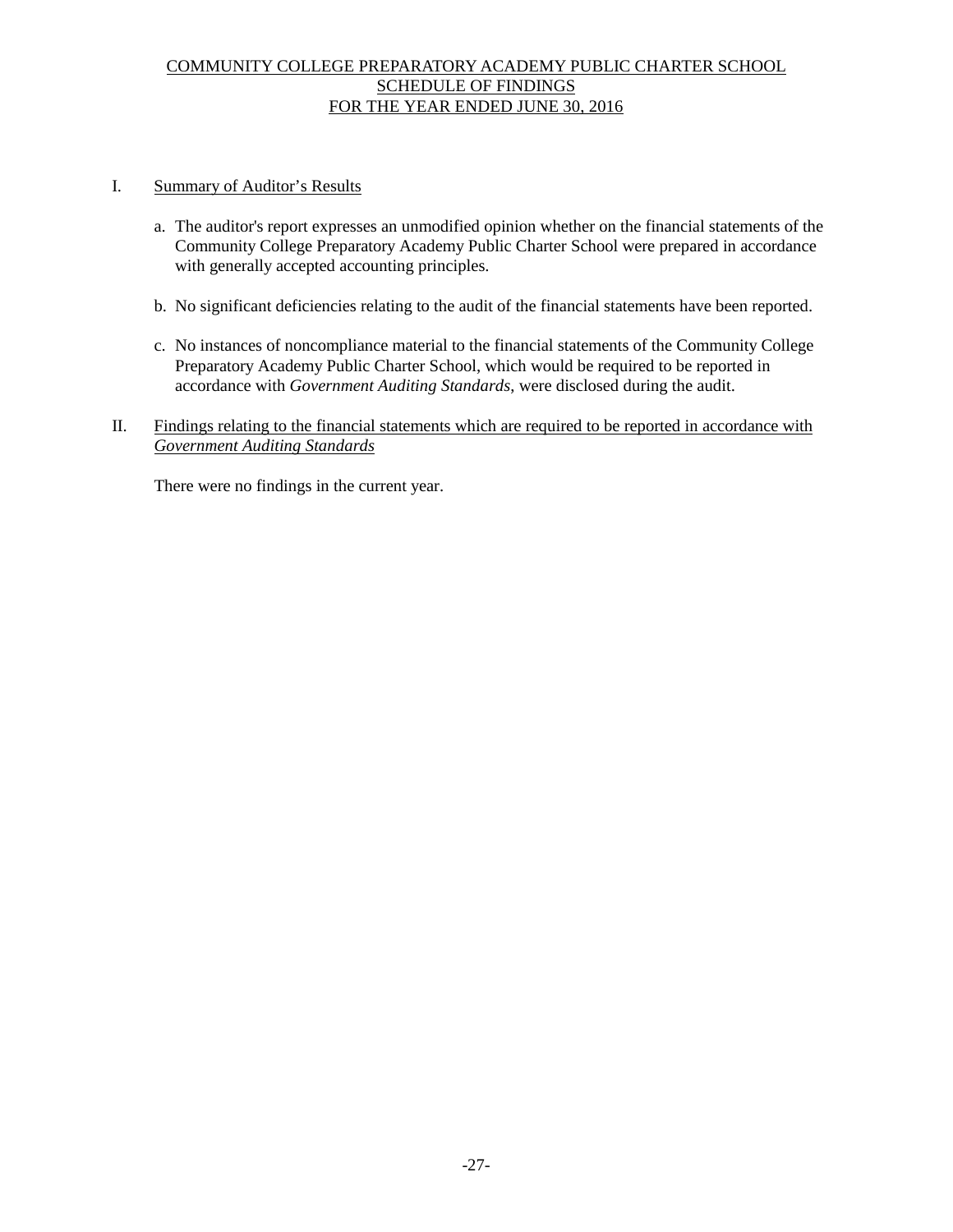# I N D E X

|                                                                                                                                                                                                                          | Page           |
|--------------------------------------------------------------------------------------------------------------------------------------------------------------------------------------------------------------------------|----------------|
| <b>Independent Auditor's Report</b>                                                                                                                                                                                      | $1-2$          |
| Comparative Statements of Financial Position, June 30, 2016 and 2015                                                                                                                                                     | 3              |
| Comparative Statements of Activities, For the Years Ended June 30, 2016 and 2015                                                                                                                                         | $\overline{4}$ |
| Comparative Statements of Cash Flows, For the Years Ended June 30, 2016 and 2015                                                                                                                                         | 5              |
| <b>Notes to Financial Statements</b>                                                                                                                                                                                     | $6 - 20$       |
| Supplemental Information                                                                                                                                                                                                 |                |
| Schedule 1 - Comparative Schedules of Functional Expenses,<br>For the Years Ended June 30, 2016 and 2015                                                                                                                 | $21 - 22$      |
| Schedule 2 - Comparative Schedules of Average Cost Per Student,<br>For the Years Ended June 30, 2016 and 2015                                                                                                            | 23             |
| Independent Auditor's Report on Internal Control over Financial Reporting and on<br>Compliance and Other Matters Based on an Audit of Financial Statements Performed<br>in Accordance with Government Auditing Standards | $24 - 25$      |
| Summary Schedule of Prior Audit Findings, For the Year Ended June 30, 2016                                                                                                                                               | 26             |
| Schedule of Findings, For the Year Ended June 30, 2016                                                                                                                                                                   | 27             |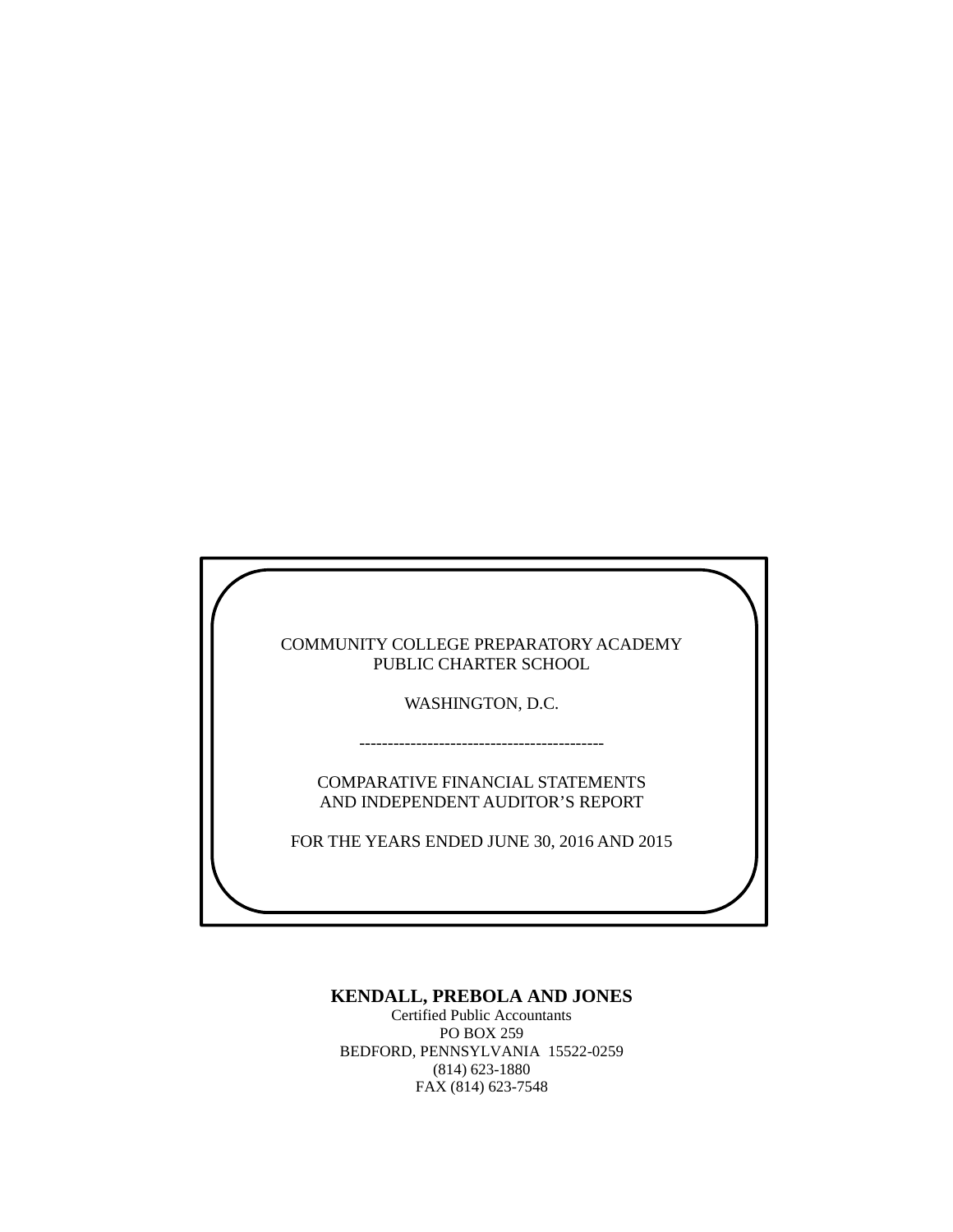# Kendall, Prebola and Jones, LLC

**Certified Public Accountants** 

Board of Directors Community College Preparatory Academy Public Charter School 2405 Martin L. King Jr. Ave SE Washington, DC 20020

#### INDEPENDENT AUDITOR'S REPORT

#### *Report on the Financial Statements*

We have audited the accompanying financial statements of the Community College Preparatory Academy Public Charter School, (a nonprofit organization) which comprise the statements of financial position as of June 30, 2016 and 2015, and the related statements of activities and cash flows for the years then ended, and the related notes to the financial statements.

#### *Management's Responsibility for the Financial Statements*

Management is responsible for the preparation and fair presentation of these financial statements in accordance with accounting principles generally accepted in the United States of America; this includes the design, implementation, and maintenance of internal control relevant to the preparation and fair presentation of financial statements that are free from material misstatement, whether due to fraud or error.

#### *Auditor's Responsibility*

Our responsibility is to express an opinion on these financial statements based on our audits. We conducted our audits in accordance with auditing standards generally accepted in the United States of America and the standards applicable to financial audits contained in *Government Auditing Standards*, issued by the Comptroller General of the United States. Those standards require that we plan and perform the audit to obtain reasonable assurance about whether the financial statements are free from material misstatement.

An audit involves performing procedures to obtain audit evidence about the amounts and disclosures in the financial statements. The procedures selected depend on the auditor's judgment, including the assessment of the risks of material misstatement of the financial statements, whether due to fraud or error. In making those risk assessments, the auditor considers internal control relevant to the entity's preparation and fair presentation of the financial statements in order to design audit procedures that are appropriate in the circumstances, but not for the purpose of expressing an opinion on the effectiveness of the entity's internal control. Accordingly, we express no such opinion. An audit also includes evaluating the appropriateness of accounting policies used and the reasonableness of significant accounting estimates made by management, as well as evaluating the overall presentation of the financial statements.

We believe that the audit evidence we have obtained is sufficient and appropriate to provide a basis for our audit opinion.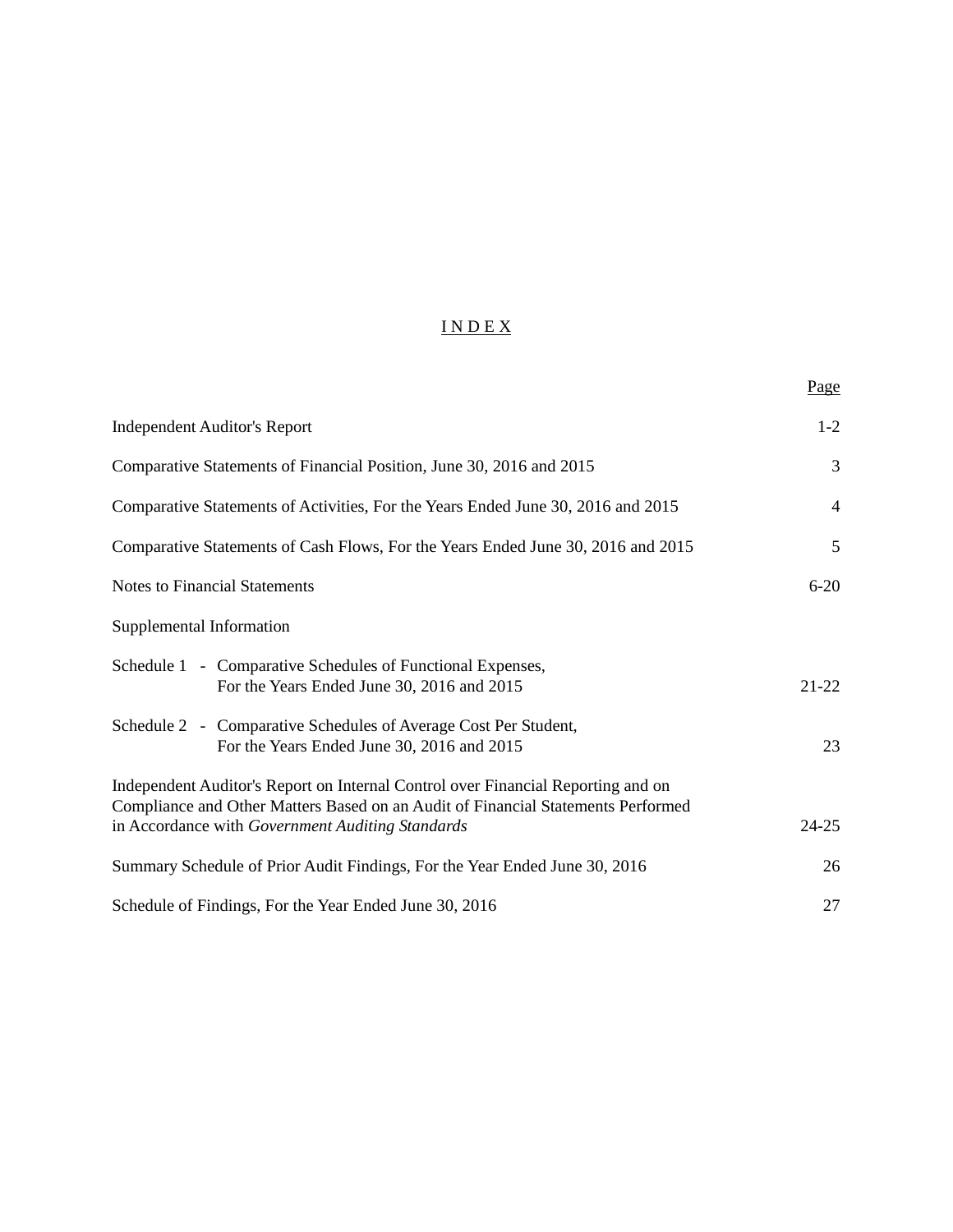# *Opinion*

In our opinion, the financial statements referred to above present fairly, in all material respects, the financial position of the Community College Preparatory Academy Public Charter School as of June 30, 2016 and 2015, and the changes in its net assets and its cash flows for the years then ended in accordance with accounting principles generally accepted in the United States of America.

# *Other Matters*

Our audits were conducted for the purpose of forming an opinion on the financial statements as a whole. The schedules of functional expenses and schedules of average cost per student are presented for purposes of additional analysis and are not a required part of the financial statements. Such information is the responsibility of management and was derived from and relates directly to the underlying accounting and other records used to prepare the financial statements. The information has been subjected to the auditing procedures applied in the audit of the financial statements and certain additional procedures, including comparing and reconciling such information directly to the underlying accounting and other records used to prepare the financial statements or to the financial statements themselves, and other additional procedures in accordance with auditing standards generally accepted in the United States of America. In our opinion, the information is fairly stated in all material respects in relation to the financial statements as a whole.

# *Other Reporting Required by Government Auditing Standards*

In accordance with *Government Auditing Standards*, we have also issued our report dated December 2, 2016, on our consideration of the Community College Preparatory Academy Public Charter School's internal control over financial reporting and on our tests of its compliance with certain provisions of laws, regulations, contracts and grant agreements and other matters. The purpose of that report is to describe the scope of our testing of internal control over financial reporting and compliance and the results of that testing, and not to provide an opinion on internal control over financial reporting or on compliance. That report is an integral part of an audit performed in accordance with *Government Auditing Standards* in considering the Community College Preparatory Academy Public Charter School's internal control over financial reporting and compliance.

> Kendall, Prebola and Jones Certified Public Accountants

Bedford, Pennsylvania December 2, 2016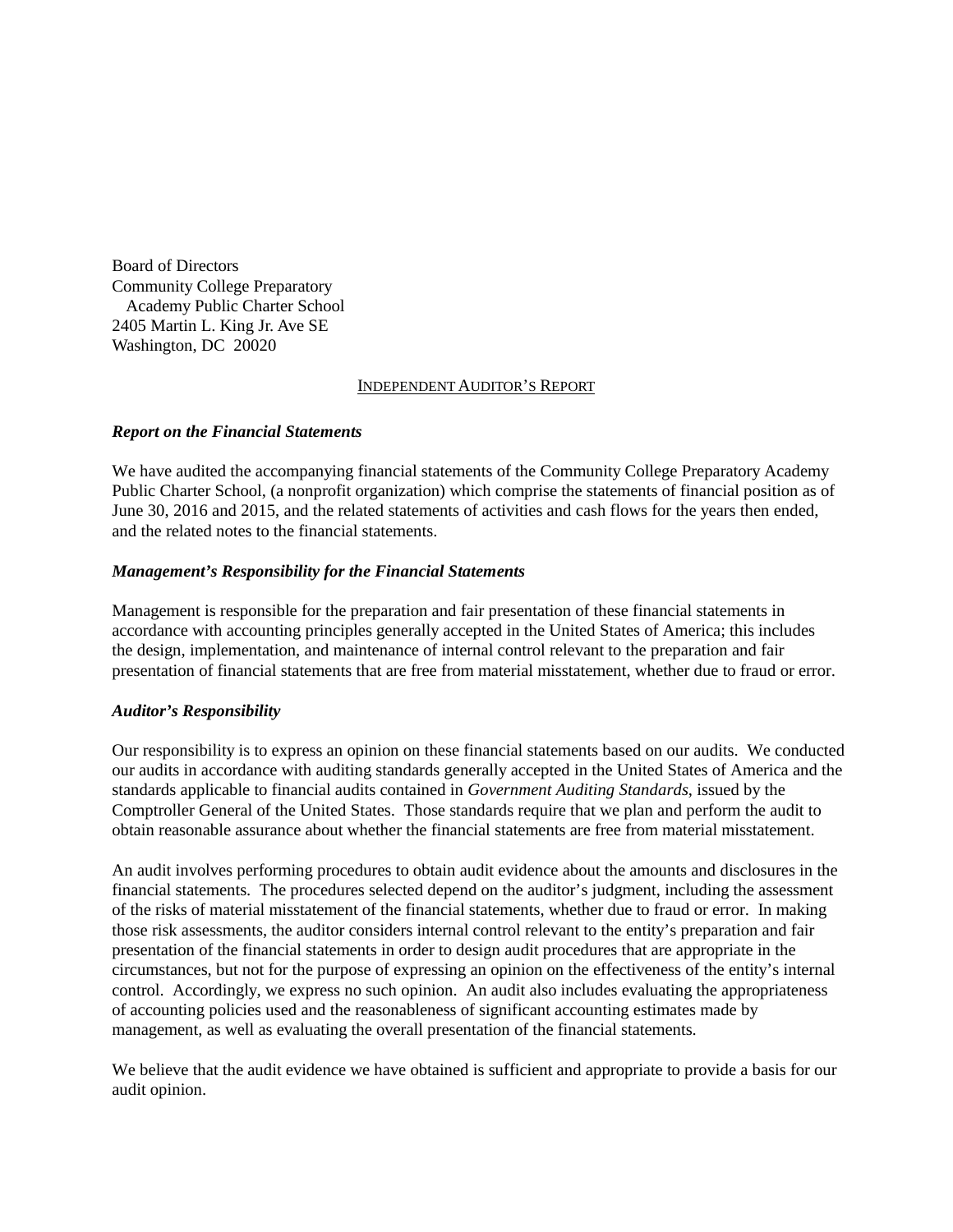# COMMUNITY COLLEGE PREPARATORY ACADEMY PUBLIC CHARTER SCHOOL COMPARATIVE STATEMENTS OF FINANCIAL POSITION JUNE 30, 2016 AND 2015

|                                                         | June 30, 2016           | June 30, 2015                   |
|---------------------------------------------------------|-------------------------|---------------------------------|
| <b>ASSETS</b>                                           |                         |                                 |
| <b>Current Assets:</b>                                  |                         |                                 |
| Cash and Cash Equivalents<br><b>Accounts Receivable</b> | \$<br>8,336<br>23,856   | \$<br>100,785<br>56,034         |
| <b>Grants Receivable</b>                                |                         | 4,450                           |
| Prepaid Expenses                                        | 11,361                  | 33,975                          |
|                                                         |                         |                                 |
| <b>Total Current Assets</b>                             | \$<br>43,553            | \$<br>195,244                   |
| <b>Fixed Assets:</b>                                    |                         |                                 |
| Fixed Assets, Net of Accumulated Depreciation           | 172,196<br>\$           | 125,625<br>\$                   |
| <b>Total Fixed Assets</b>                               | \$<br>172,196           | \$<br>125,625                   |
| Other Assets:                                           |                         |                                 |
| Deposits                                                | $\frac{1}{2}$<br>29,596 | $\frac{1}{2}$<br>24,596         |
| <b>Total Other Assets</b>                               | \$<br>29,596            | \$<br>24,596                    |
| <b>TOTAL ASSETS</b>                                     | \$<br>245,345           | \$<br>345,465                   |
| <b>LIABILITIES AND NET ASSETS</b>                       |                         |                                 |
| <b>Current Liabilities:</b>                             |                         |                                 |
| <b>Accounts Payable</b>                                 | \$<br>39,558            | \$<br>179,250                   |
| <b>Accrued Interest Payable</b>                         | 3,931                   | 3,333                           |
| <b>Accrued Salaries</b>                                 | 14,131                  |                                 |
| <b>Accrued Vacation</b>                                 | 13,457                  | 21,779                          |
| <b>Deferred Revenues</b>                                |                         | 97,964                          |
| Short-Term Loans Payable                                | 10,000                  | 40,000                          |
| <b>Current Portion: Capital Lease</b>                   | 2,692                   | 1,678                           |
| <b>Total Current Liabilities</b>                        | \$<br>83,769            | \$<br>344,004                   |
| Long-Term Liabilities:                                  |                         |                                 |
| Capital Lease Payable                                   | \$<br>3,256             | \$<br>4,933                     |
| Less: Current Portion                                   | (2,692)                 | (1,678)                         |
| <b>Total Long-Term Liabilities</b>                      | \$<br>564               | $\frac{1}{2}$<br>3,255          |
| <b>Total Liabilities</b>                                | \$<br>84,333            | $\frac{1}{2}$<br><u>347,259</u> |
| Net Assets (Deficit):                                   |                         |                                 |
| Unrestricted                                            | \$<br>159,847           | \$<br>(4,394)                   |
| <b>Temporarily Restricted</b>                           | 1,165                   | 2,600                           |
| <b>Total Net Assets (Deficit)</b>                       | 161,012<br>\$           | <u>\$</u><br>(1,794)            |
| TOTAL LIABILITIES AND NET ASSETS                        | 245,345<br>\$           | 345,465<br>\$                   |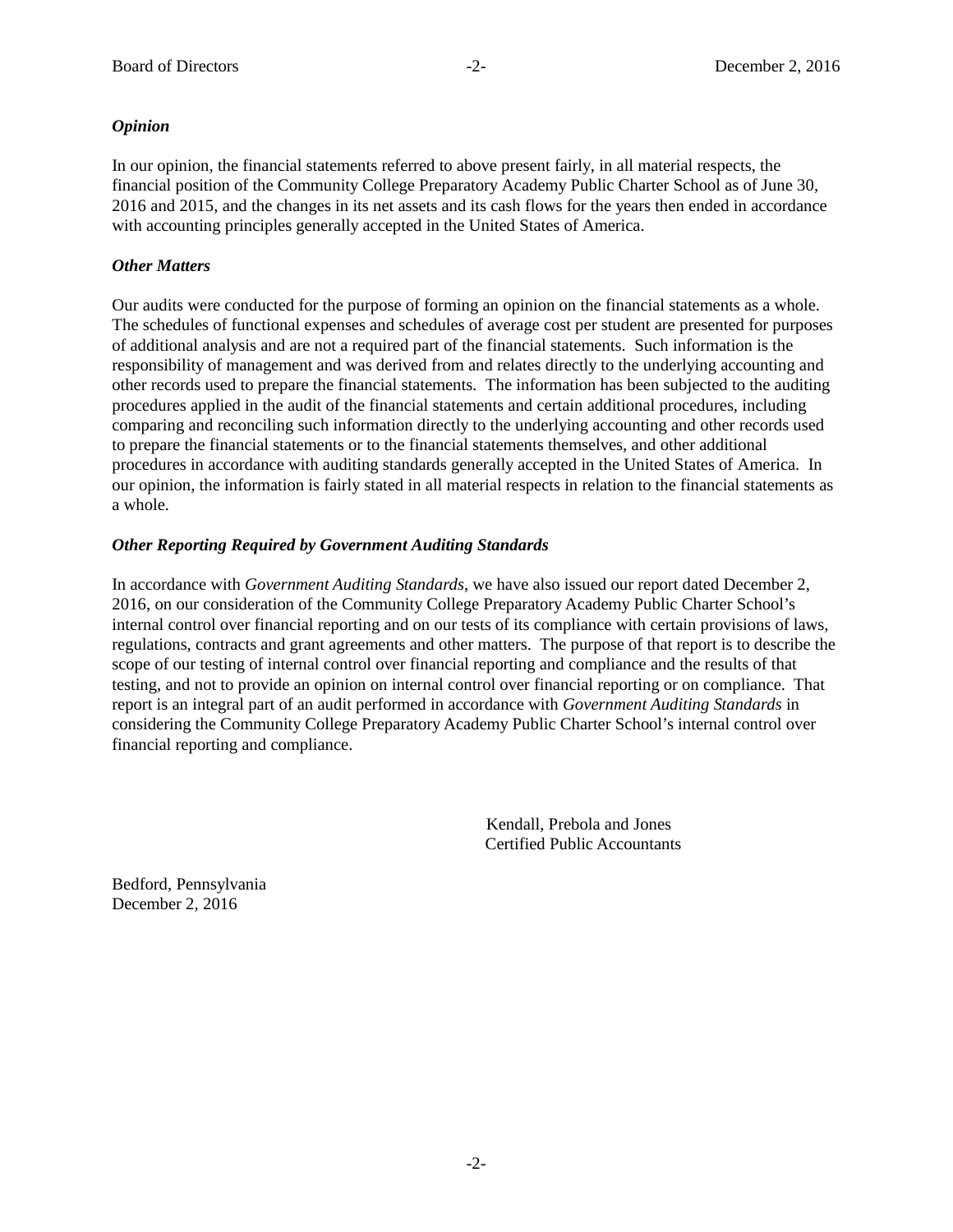#### COMMUNITY COLLEGE PREPARATORY ACADEMY PUBLIC CHARTER SCHOOL COMPARATIVE STATEMENTS OF ACTIVITIES FOR THE YEARS ENDED JUNE 30, 2016 AND 2015

|                                             | June 30, 2016              |                                |                 | June 30, 2015   |                                                              |  |
|---------------------------------------------|----------------------------|--------------------------------|-----------------|-----------------|--------------------------------------------------------------|--|
|                                             | Unrestricted               | Temporarily<br>Restricted      | Total           | Unrestricted    | Temporarily<br>Total<br>Restricted                           |  |
| Revenues and Other Support:                 |                            |                                |                 |                 |                                                              |  |
| Tuition - Per Pupil Funding Allocation      | 3,027,181<br><sup>\$</sup> | $\mathbb{S}$<br>$\blacksquare$ | \$<br>3,027,181 | \$<br>2,189,088 | $\mathbb{S}$<br>2,189,088                                    |  |
| <b>Tuition - Facilities Allowance</b>       | 1,093,400                  | $\sim$                         | 1,093,400       | 731,136         | 731,136                                                      |  |
| <b>State Government Grants</b>              | 54,904                     | $\blacksquare$                 | 54,904          | 4,450           | 4,450                                                        |  |
| Private Grants and Contributions            | 2,976                      | 81,953                         | 84,929          | 4,675           | 6,299<br>10,974                                              |  |
| <b>Donated Services</b>                     |                            |                                |                 | 12,000          | 12,000                                                       |  |
| Net Assets Released from Restrictions -     |                            |                                |                 |                 |                                                              |  |
| <b>Satisfaction of Program Restrictions</b> | 83,388                     | (83, 388)                      |                 | 7,699           | (7,699)                                                      |  |
| Total Revenues, Gains and Other Support     | 4,261,849                  | (1,435)                        | \$<br>4,260,414 | 2,949,048       | (1,400)<br>2,947,648<br>\$                                   |  |
| Expenses:                                   |                            |                                |                 |                 |                                                              |  |
| <b>Educational Services</b>                 | $\mathbb{S}$<br>3,561,657  | \$<br>$\blacksquare$           | \$<br>3,561,657 | \$<br>2,543,559 | \$<br>2,543,559<br>$\mathcal{S}$<br>$\overline{\phantom{a}}$ |  |
| General and Administrative                  | 492,740                    | $\sim$                         | 492,740         | 354,209         | 354,209<br>$\sim$                                            |  |
| Fundraising                                 | 43,211                     |                                | 43,211          | 9,958           | 9,958                                                        |  |
| <b>Total Expenses</b>                       | 4,097,608                  |                                | 4,097,608       | 2,907,726       | 2,907,726                                                    |  |
| Changes in Net Assets                       | 164,241<br><sup>\$</sup>   | \$<br>(1, 435)                 | \$<br>162,806   | \$<br>41,322    | \$<br>(1,400)<br>\$<br>39,922                                |  |
| Net Assets at Beginning of Year             | (4, 394)                   | 2,600                          | (1,794)         | (45,716)        | 4,000<br>(41,716)                                            |  |
| Net Assets (Deficit) at End of Year         | 159,847                    | 1,165                          | 161,012         | (4, 394)        | 2,600<br>(1,794)                                             |  |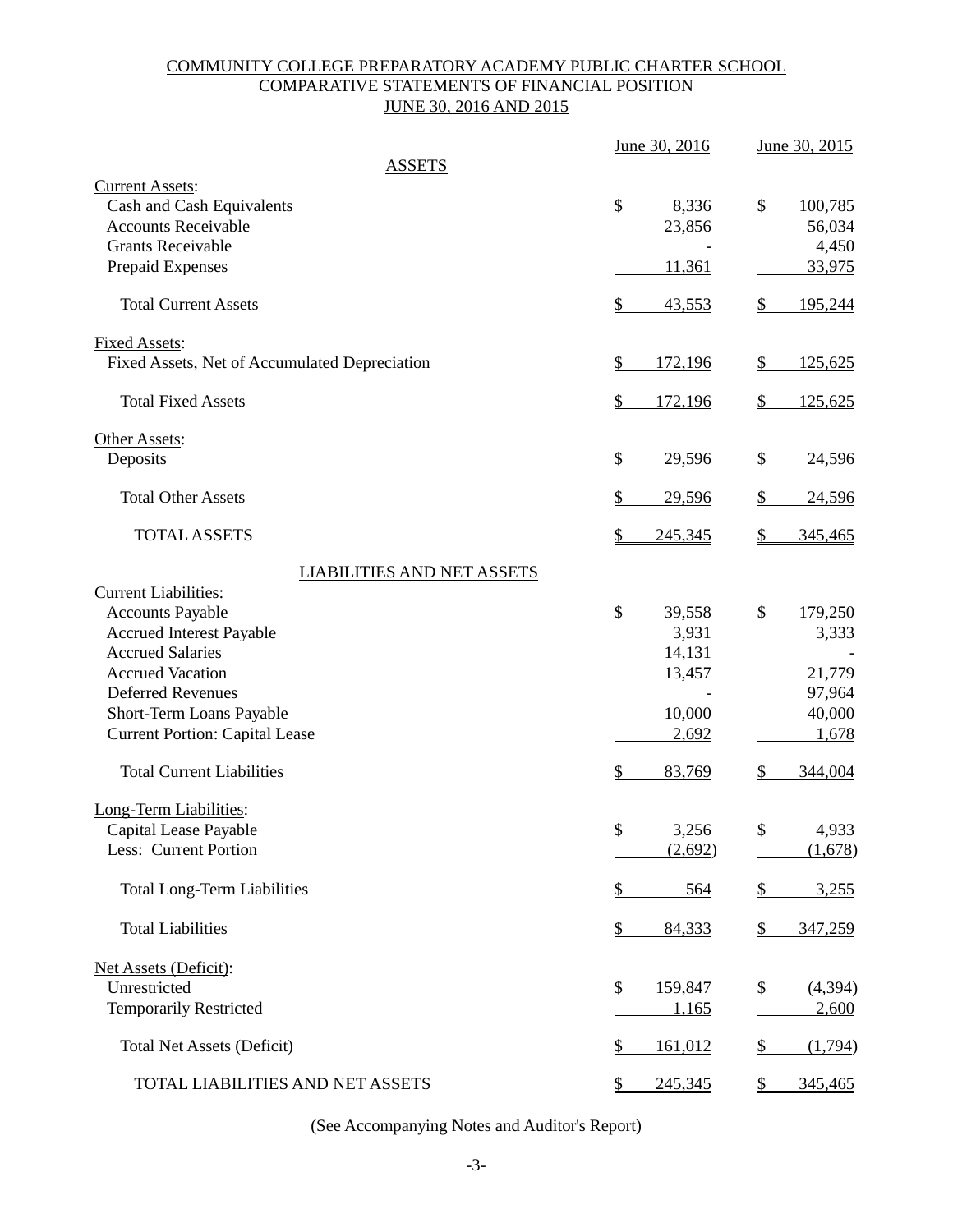# COMMUNITY COLLEGE PREPARATORY ACADEMY PUBLIC CHARTER SCHOOL COMPARATIVE STATEMENTS OF CASH FLOWS FOR THE YEARS ENDED JUNE 30, 2016 AND 2015

|                                                       | June 30, 2016   | June 30, 2015 |           |
|-------------------------------------------------------|-----------------|---------------|-----------|
| <b>Cash Flows from Operating Activities:</b>          |                 |               |           |
| <b>Changes in Net Assets</b>                          | \$<br>162,806   | \$            | 39,922    |
| Adjustments to Reconcile Changes in Net Assets to Net |                 |               |           |
| Cash Flows from Operating Activities:                 |                 |               |           |
| Depreciation and Amortization                         | 84,933          |               | 51,912    |
| Accounts Receivable - (Increase)/Decrease             | 32,178          |               | (45, 401) |
| Grants Receivable - (Increase)/Decrease               | 4,450           |               | (4, 450)  |
| Promises Receivable - (Increase)/Decrease             |                 |               | 400       |
| Deposits - (Increase)/Decrease                        | (5,000)         |               |           |
| Prepaid Expenses - (Increase)/Decrease                | 22,614          |               | 89,932    |
| Accounts Payable - Increase/(Decrease)                | (139, 692)      |               | 114,852   |
| Accrued Interest Payable - Increase/(Decrease)        | 598             |               | 1,600     |
| Accrued Salaries - Increase/(Decrease)                | 14,131          |               |           |
| Accrued Vacation - Increase/(Decrease)                | (8,322)         |               | 17,471    |
| Deferred Revenues - Increase/(Decrease)               | (97, 964)       |               | (20, 683) |
| Net Cash Flows from Operating Activities              | \$<br>70,732    | \$            | 245,555   |
| <b>Cash Flows from Investing Activities:</b>          |                 |               |           |
| Purchase of Fixed Assets and Leasehold Improvements   | \$<br>(131,504) | \$            | (88, 118) |
| Net Cash Flows from Investing Activities              | \$<br>(131,504) | \$            | (88, 118) |
| <b>Cash Flows from Financing Activities:</b>          |                 |               |           |
| Payments on Short-Term Loan                           | \$<br>(30,000)  | \$            | (80,000)  |
| Payments on Capital Lease                             | (1,677)         |               | (1,330)   |
| Net Cash Flows from Financing Activities              | \$<br>(31,677)  | <u>\$</u>     | (81,330)  |
| Net Increase in Cash and Cash Equivalents             | \$<br>(92, 449) | \$            | 76,107    |
| Cash and Cash Equivalents at Beginning of Year        | 100,785         |               | 24,678    |
| Cash and Cash Equivalents at End of Year              | \$<br>8,336     | \$            | 100,785   |

Supplemental Disclosures:

a) Interest in the amount of \$1,581 and \$2,522 was paid during the years ended June 30, 2016 and 2015, respectively.

b) No income taxes were paid during the years ended June 30, 2016 and 2015.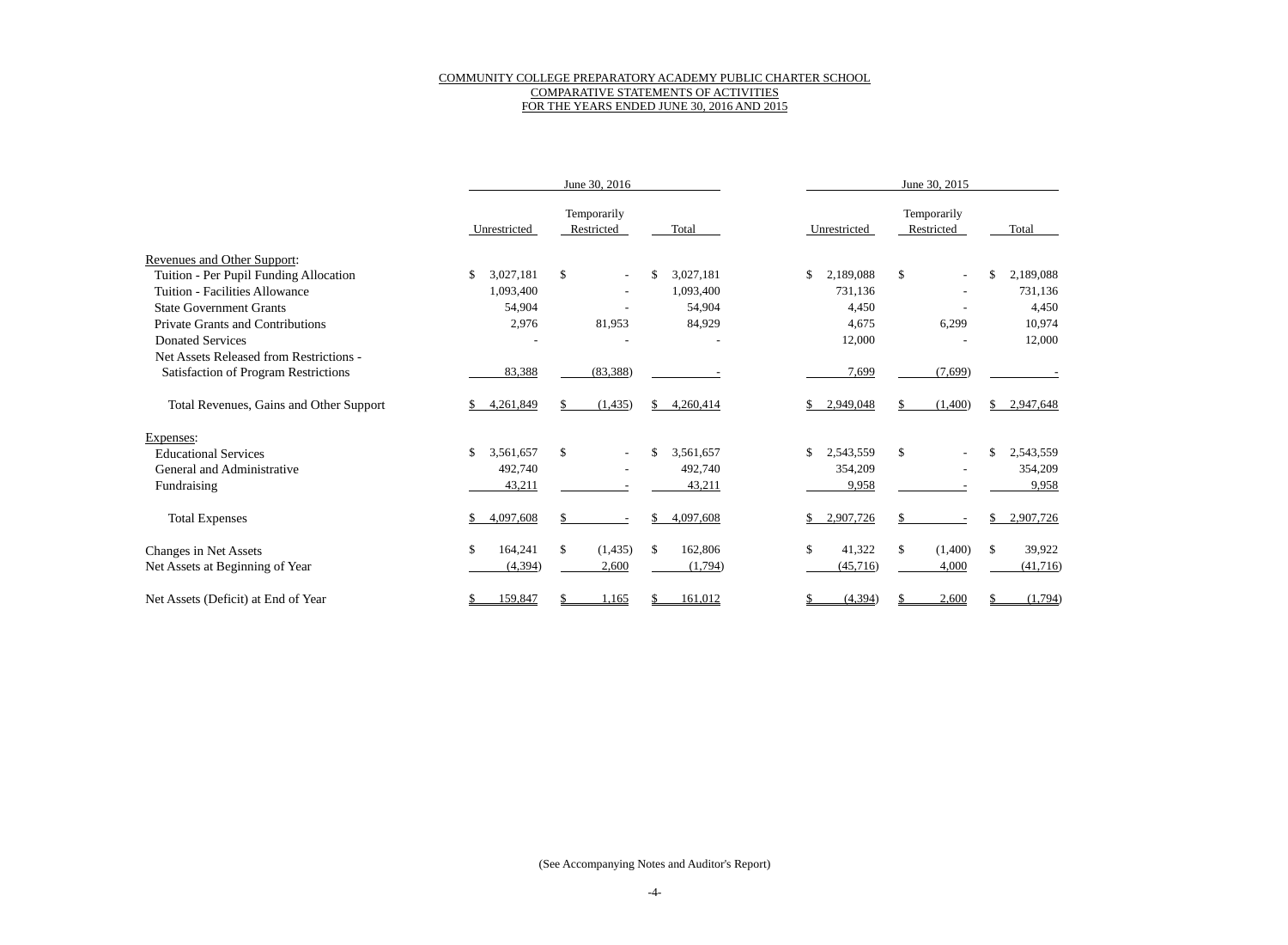The Community College Preparatory Academy Public Charter School (The Charter School), a District of Columbia Not-for-Profit Corporation was incorporated on July 23, 2012, exclusively for educational purposes. The Public Charter School operates as an independent LEA and reports to the Public Charter School Board for review and approval. The mission of the Community College Preparatory Academy Public Charter School is to provide the education and skills development that will empower and prepare under-credited adults for postsecondary education success, viable employment and lifelong learning.

The School's primary sources of support are local appropriations for Charter Schools from the District of Columbia Government.

#### 1. SUMMARY OF SIGNIFICANT ACCOUNTING POLICIES:

The significant accounting policies of the Charter School are summarized below:

(a) Basis of Accounting and Presentation:

The accompanying financial statements have been prepared on the accrual basis of accounting, which presents financial position, activities, functional expenses, and cash flows in accordance with accounting principles generally accepted in the United States of America.

(b) Revenue Recognition:

#### **Contributions**

The Charter School has adopted Financial Accounting Standards Board ASC No. 958-605-25, *Accounting for Contributions Received and Contributions Made.* As such, contributions are recognized as revenue when they are received or unconditionally pledged.

All contributions are available for unrestricted use unless specifically restricted by the donor. Contributions and promises to give with donor imposed conditions are recognized as unrestricted support when the conditions on which they depend are substantially met. Contributions and promises to give with donor imposed restrictions are reported as temporarily restricted support. Unconditional promises to give due in the next year are recorded at their net realizable value. An allowance for uncollectible contributions receivable is provided based upon management's judgement, including such factors as prior collection history and type of contribution.

The Charter School reports gifts of equipment as unrestricted support unless explicit donor stipulations specify how the donated assets must be used. The Charter School reports expirations of donor restrictions when the donated or acquired assets are placed in service.

### **Charter School Funding**

The Charter School receives a student allocation from the District of Columbia to cover the cost of academic expenses. The student allocation is on a per pupil basis and includes the academic year funding, special education funding, and a facilities allotment. The Charter School recognizes this funding in the year in which the school term is conducted. Funding received in advance of the school term is recorded as deferred revenue.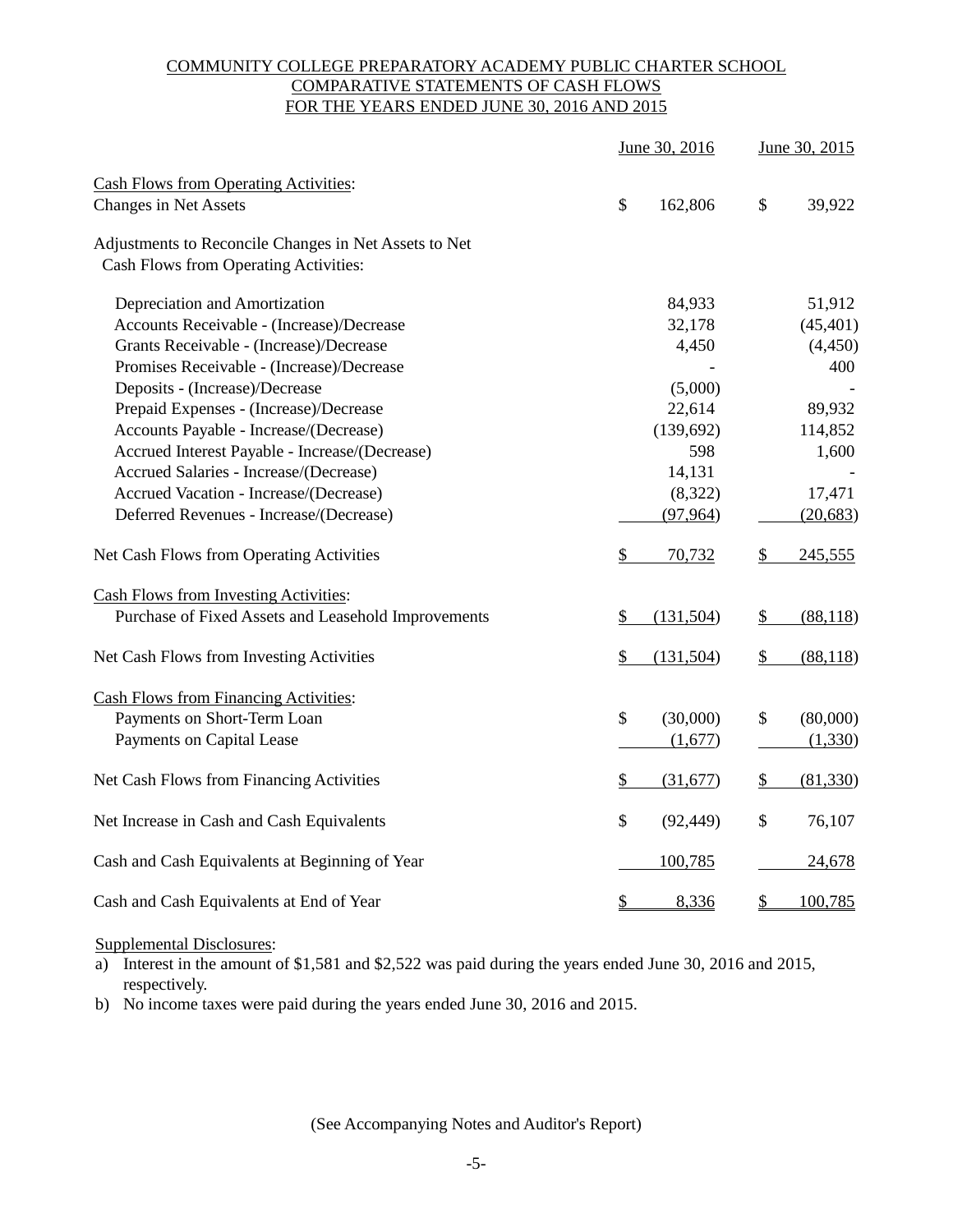# 1. SUMMARY OF SIGNIFICANT ACCOUNTING POLICIES: (Continued)

### (c) Corporate Taxes:

The Community College Preparatory Academy Public Charter School is exempt from federal and state income taxes (other than on unrelated business income) under the provisions of Section  $501(c)(3)$  of the Internal Revenue Code and similar state income tax laws. Exemption from District of Columbia income taxes was granted to the Charter School effective September 24, 2014. Accordingly, no provisions for income taxes have been provided for in the accompanying financial statements. The organization has been classified as other than a private foundation under Section  $509(a)(1)$  of the Internal Revenue Code and accordingly contributions qualify as a charitable tax deduction by the contributor under Section  $170(b)(1)(A)(ii)$ . The Charter School did not have any net unrelated business income for the year ended June 30, 2016.

The Community College Preparatory Academy Public Charter School is also exempt from District of Columbia sales, franchise, and personal property taxes.

(d) Grants:

Grant revenues are received primarily from Federal agencies and the District of Columbia Government. These grants are subject to financial and compliance audits by the grantor agencies. Such audits could result in a request for reimbursement by the agency for expenditures disallowed under the terms and conditions of the appropriate grantor. No provision for possible adjustment has been made in the accompanying financial statements because, in the opinion of management, such adjustment, if any, would not have a material effect on the financial statements.

Cash receipts in excess of costs incurred for grants are reflected as refundable advances until they are expended for the purpose of the grant, at which time they are recognized as unrestricted support. Costs incurred in excess of cash received are reflected as grants receivable.

(e) Net Assets:

The Charter School has adopted Financial Accounting Standards Board ASC No. 958-205-05, *Financial Statements of Not-for-Profit Organizations*. Under FASB ASC No. 958-205-05, the Charter School is required to report information regarding its financial position and activities according to three classes of net assets.

Net assets and revenues, expenses, gains, and losses are classified based on the existence or absence of donor-imposed restrictions. Accordingly, net assets of the Charter School and changes therein are classified and reported as follows:

### **Unrestricted Net Assets**

Net assets that are not subject to donor-imposed restrictions and over which the Board of Directors has discretionary control. This classification includes net assets subject to donorimposed conditions, which have been met in the current year and net assets subject to donorimposed restrictions that have been released from restrictions.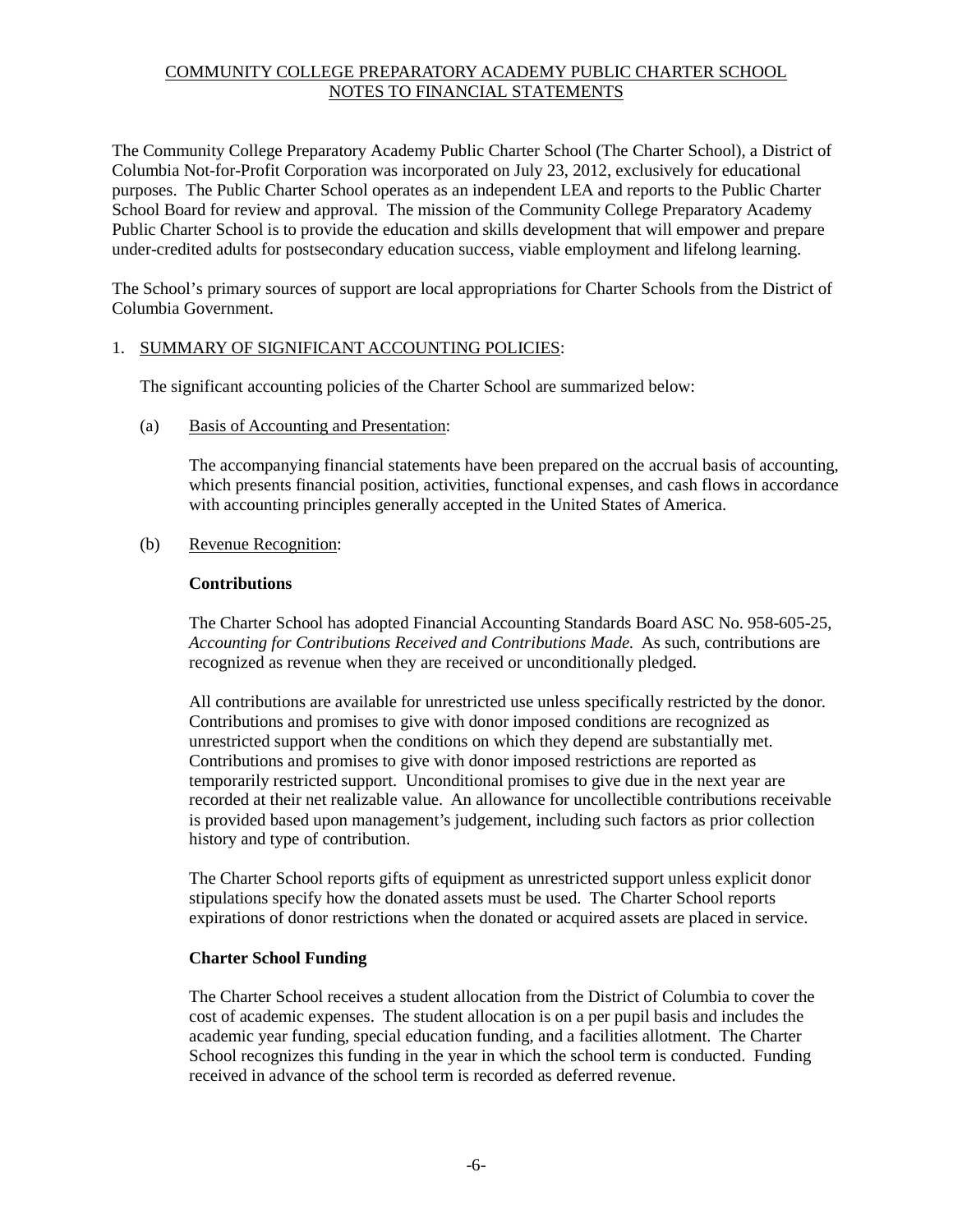# 1. SUMMARY OF SIGNIFICANT ACCOUNTING POLICIES: (Continued)

### (e) Net Assets: (Continued)

#### **Temporarily Restricted Net Assets**

Net assets subject to donor-imposed restrictions that may or will be met, either by actions of the Charter School and/or the passage of time. When a restriction expires, temporarily restricted net assets are reclassified to unrestricted net assets and reported in the statement of activities as net assets released from restrictions.

Temporarily restricted net assets were available at year end for the following purpose:

|                                     | June 30, 2016 | June 30, 2015 |        |  |
|-------------------------------------|---------------|---------------|--------|--|
| <b>Student Transportation Funds</b> | 1.165         |               | 2.600  |  |
| Total                               | 1.165         |               | -2.600 |  |

Net assets were released from donor restrictions by incurring expenses satisfying the restricted purposes, the passage of time, or by occurrence of other events specified by donors for the following activities:

|                                      | June 30, 2016 |        |  | June 30, 2015 |  |  |
|--------------------------------------|---------------|--------|--|---------------|--|--|
| Gibbs Campus Buildout                | S             | 56,003 |  | 6.299         |  |  |
| Sponsorship - Evening with the Stars |               | 25,450 |  |               |  |  |
| <b>Student Transportation Funds</b>  |               | 1.935  |  | 400. ا        |  |  |
| Total                                |               | 83.388 |  | 7.699         |  |  |

#### **Permanently Restricted Net Assets**

Net assets subject to donor-imposed stipulations that requires the net assets be maintained permanently by the Charter School. Generally, the donors of these assets permit the use of all or part of the income earned on any related investments for general or specific purposes. The Charter School did not have any permanently restricted net assets as of June 30, 2016 and 2015.

#### (f) Donated Services and Materials:

Donated services and materials are recognized as contributions in accordance with FASB ASC 958, *Accounting for Contributions Received and Contributions Made*, if the services received create or enhance nonfinancial assets or require specialized skills, and are provided by individuals possessing those skills, and would typically need to be purchased if not provided by donation. Contributed services and promises to give services that do not meet the above criteria are not recognized. The time contributed by the Charter School's Board of Directors is uncompensated and is not reflected as donated services. In-kind contributions are recorded in the Statement of Activities at estimated fair value and recognized as revenue and expense (or an asset) in the period they are received.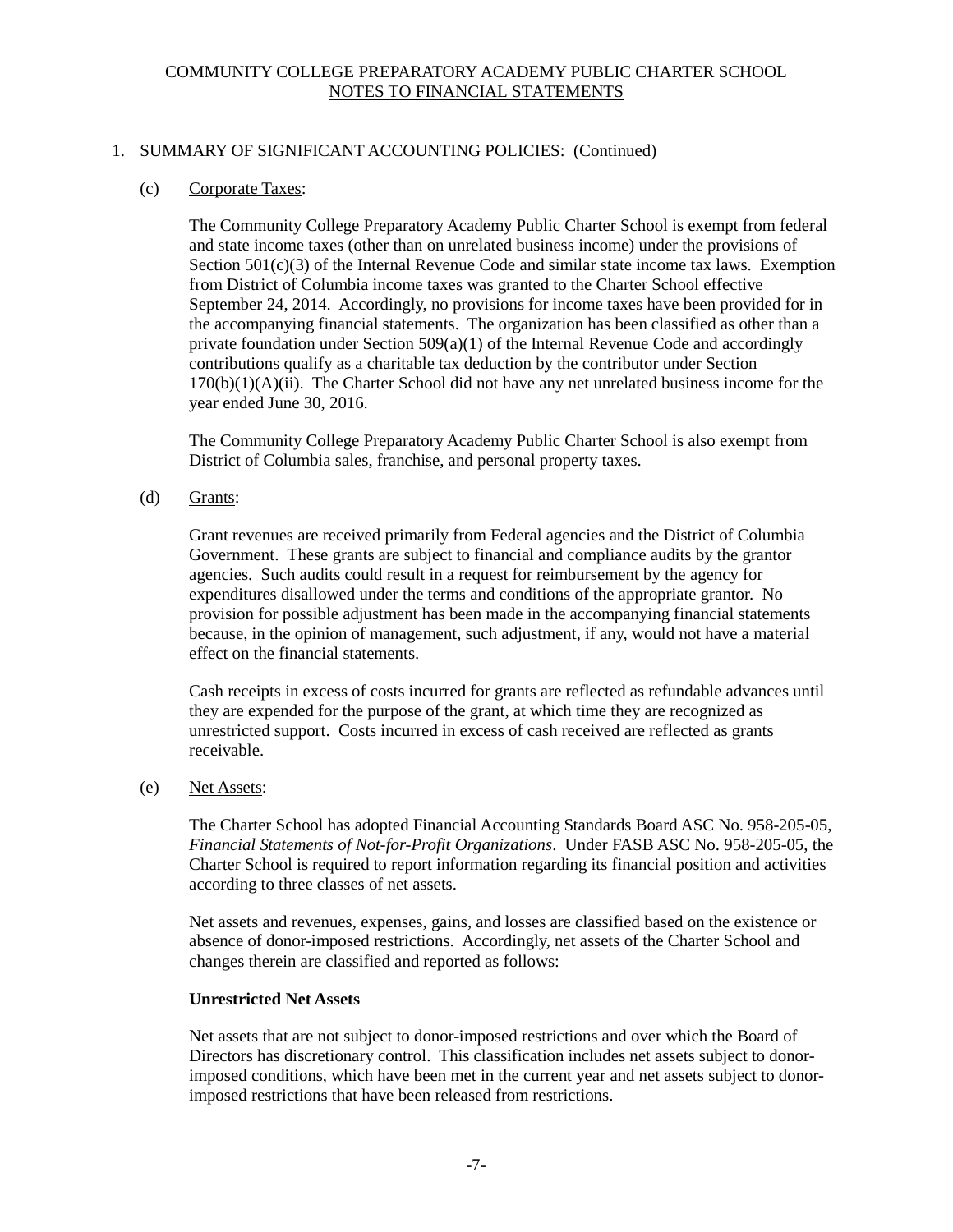### 1. SUMMARY OF SIGNIFICANT ACCOUNTING POLICIES: (Continued)

### (f) Donated Services and Materials:

The estimated value of donated services has been recorded in the financial statements as follows:

|                            | June 30, 2016            | June 30, 2015 |  |  |
|----------------------------|--------------------------|---------------|--|--|
| <b>Accounting Services</b> | $\overline{\phantom{a}}$ | 2.000         |  |  |
| Total                      | $\overline{\phantom{0}}$ | 2.000         |  |  |

#### (g) Basic Programs:

The design of the school was in response to two major challenges confronting the District of Columbia, namely:

- 1. The increasing number of adults in their prime wage earning years, entering postsecondary education unprepared to successfully complete an Associate Degree or Advanced Vocational Certifications; and
- 2. The overwhelming number of DC residents unable to be employed in the city due to the lack of core academic skills and the lack of certificated workforce skills required by the city's knowledge-based economy.

The instructional model for CC Prep responds to these challenges by providing remediation in core academic skills, core skills in computer literacy, on-line learning, and preparation for a range of highly portable, national certifications to support entry to the city's job market. Special focus prepares students for employment in the technology and tech-related fields. This focus was selected as it offers the broadest range of options for entry-level employment, including everything from a Data Entry Clerk to Certified Help Desk and Cabling technician.

CC Prep has a staff of 27 and SY'2017 operating budget of over \$5 million this year. CC Prep was approved by the DC Public Charter School Board in January 2012 and classes began in September, 2013. The Founder and Executive Director, C. Vannessa (Connie) Spinner, has more than 30 years of experience in education and workforce development. CC Prep is able to maintain administrative and fiscal infrastructure as part of the city's ongoing public dollar funding commitment established by the Charter school legislation. The school's charter has been approved for five years with graduated funding based on student enrollment. The Director of Operations, Monica Jones, has deep experience in accounting and operational management; on-line academic instruction by Lab manager Liam Ball, who has over five years of educational experience in on-line instruction. The Student Support team is led by Senior Student Success Specialist, Yvonne Hollis, who has advanced credentials and over 25 years of experience with Adult Education and Workforce Development programming; and employment support by Employment Specialist Norman Nixon, who has more than 20 years of employment training and placement experience.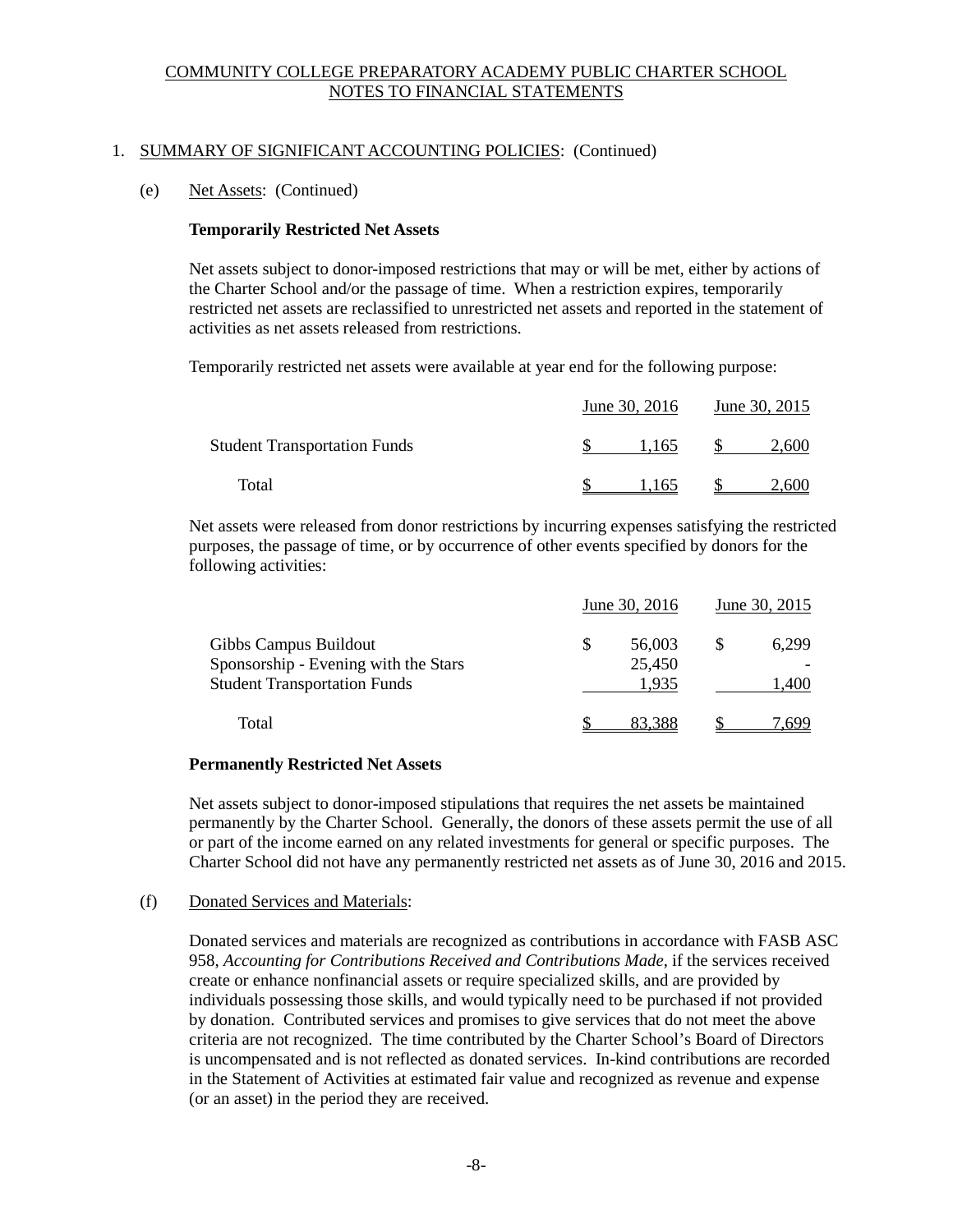# 1. SUMMARY OF SIGNIFICANT ACCOUNTING POLICIES: (Continued)

(g) Basic Programs: (Continued)

The school's programming is based on the four outcomes for CC Prep adult learners:

- 1. Successful high school completion via the new High School Equivalency Examination (GED);
- 2. Successful entry into Community College at freshman level as a result of preparation for the ACCUPLACER entry examination;
- 3. Successful completion of national entry-level employment certifications in the emerging fields for the District of Columbia (i.e., technology, administrative support and health careers); and/or
- 4. Successful attainment of necessary skills in reasoning, mathematics, computers, and on-line research required for life-long learning in the twenty-first century.

In our third year, we continued to expand our role as a Microsoft Office Academy School. We provided free training and assessment toward national certification(s). We added a highly qualified Microsoft Office Suite (MOS) trainer to our ranks to markedly expand student access to this critical baseline employment skill. As a result, we were the second most productive MOS site among the Microsoft Academies with over 140 successful MOS certifications this year.

Other cloud-based national certifications were added to support entry-level employment in the District's knowledge based economy. Whenever possible, a blended learning approach that married active learning with on-line reinforcement is employed. Based upon review of our student data, we continued as a year-round school and operated from 9:00 am to 9:00 pm daily, providing instruction in three-hour sessions: 9:00 am to 12:00 noon, 1:00 pm to 4:00 pm and 5:00 pm to 8:45 pm Monday through Thursday evenings.

All adult learners are assessed initially and at regular intervals (every 6 to 8 weeks based on initial grade equivalent scores) using the ETABE (Test of Adult Basic Education). The ETABE was selected as it is aligned with My Foundations Lab, the core curriculum and the new GED. The new GED preparation program was developed to align with the Common Core Standards and has remained the declared goal for 55% of all enrolled students. Based on the assessment analysis, students complete an Individual Learning Plan (ILP) with their assigned Student Success Specialist. They also sign off on a learning contract and agree to make every effort to comply with school requirements for attendance, individual bi-weekly academic reviews and semi-annual progress reviews. All students spend a minimum of fifteen hours a week in class. In addition to regularly scheduled ETABE assessments, students are assessed for skill mastery as part of the curricular design. Once students reach the  $7<sup>th</sup>$  grade  $5<sup>th</sup>$ month level in Reading, they are eligible to begin Microsoft Word training, which is now recommended for all students. When students reach the 9<sup>th</sup> grade level in Reading and Mathematics, students participate in either GED or ACCUPLACER Boot Camps (weekly Intensive Workshops focusing specifically on test taking skills), in addition to their weekly classes. They can also at this point, enter advanced IT certification. **All education and training services are free to DC residents.**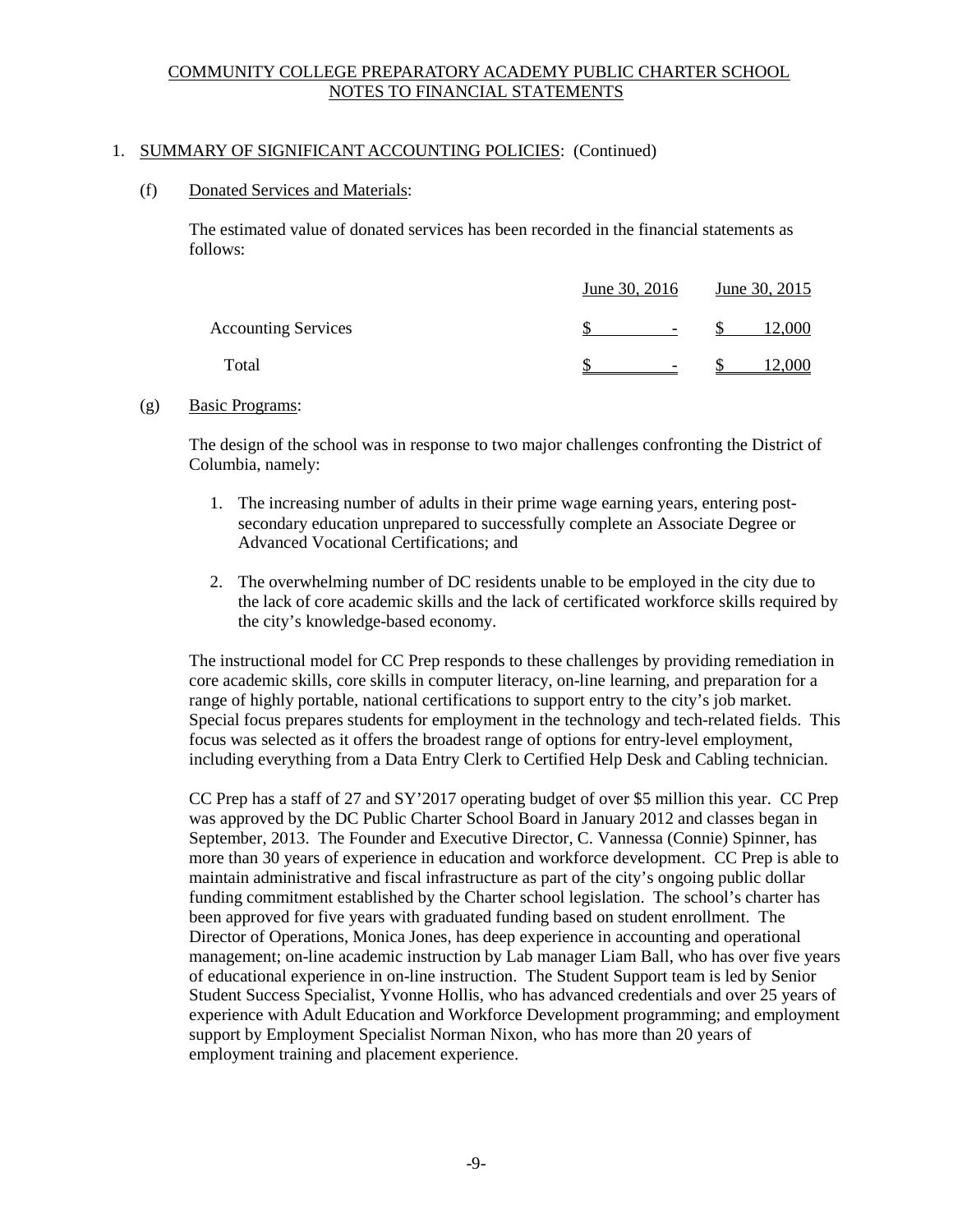# 1. SUMMARY OF SIGNIFICANT ACCOUNTING POLICIES: (Continued)

#### (h) Functional Expense Allocation Policies and Procedures:

Management has elected to prepare a schedule of functional expenses that is presented as supplemental information to the financial statements. The schedule of functional expenses presents an allocation of each expense category between program services, general and administrative, and fundraising activities. Program service costs pertain to educating students. General and administrative costs pertain to supporting activities. Fundraising costs relate to fundraising activities such as special events, fundraisers and the soliciting of contributions.

Management has established functional expense allocation policies and procedures based on a reasonable analysis of cost drivers and reasonable allocation estimates based on financial results and industry standards.

Direct costs, where identifiable, are allocated in whole to the appropriate functional category. Direct student expenses (textbooks, materials, instructional supplies, assessment material and contracted educational services) are allocated entirely to program services.

Personnel expenses for salaries, payroll taxes and employee benefit plans are allocated based on job descriptions and management estimates of time spent on particular activities. Personnel expenses for salaries are divided into employee categories (executive, support staff, student specialists, learning lab managers, and content specialists) and then a percentage of time spent on program services, general and administrative activities, and fundraising activities is applied. All other personnel expenses (employee benefits, payroll taxes, staff development) are allocated based on the weighted average allocation of the direct salaries.

Other expenses that are not directly identifiable by program are allocated based on management estimates of use of resources. For other expenses where it would not be appropriate to designate 100 percent as a program service cost, general and administrative cost, or fundraising cost, the allocation formula for personnel expenses is utilized for cost allocation purposes.

### (i) Use of Estimates:

The preparation of financial statements in conformity with accounting principles generally accepted in the United States of America requires management to make estimates and assumptions that affect the reported amounts of assets, liabilities, the disclosure of contingent assets and liabilities at the date of the financial statements, and the reported amounts of support and revenues and expenses during the reporting period. Actual results could differ from those estimates.

#### (j) Recognition of Salary Expense:

Salary expense is recognized in the year the service is rendered, which coincides with the academic year. Salaries unpaid at June 30 are recognized as expense and accrued salaries.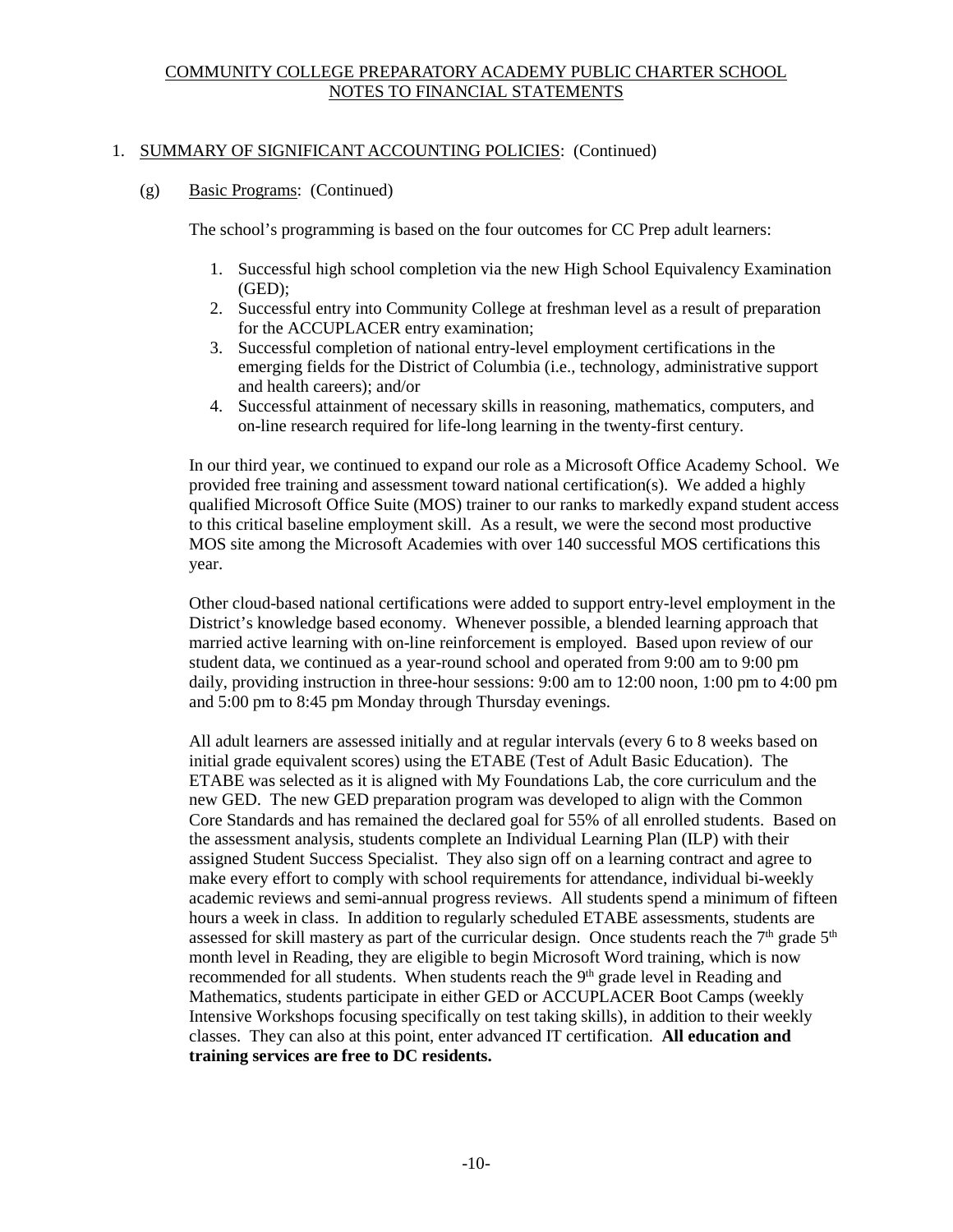# 1. SUMMARY OF SIGNIFICANT ACCOUNTING POLICIES: (Continued)

#### (k) Fair Value of Certain Financial Instruments:

Some of the Charter School's financial instruments are not measured at fair value on a recurring basis but nevertheless are recorded at amounts that approximate fair value due to their liquid or short-term nature. Such accounts include cash, accounts receivable, prepaid expenses, accounts payable, and accrued expenses.

### (l) Reclassifications:

Certain accounts in the prior year financial statements have been reclassified for comparative purposes to conform with the presentation in the current year financial statements. These reclassifications had no effect on the change in net assets or to total net assets from the prior years.

### 2. ACCOUNTING FOR UNCERTAIN TAX POSITIONS:

Accounting principles generally accepted in the United States of America provide consistent guidance for the accounting for uncertainty in income taxes recognized in the Charter School's financial statements and prescribe a threshold of "more likely than not" for recognition of tax positions taken or expected to be taken in a tax return. The Community College Preparatory Academy Public Charter School performed an evaluation of uncertain tax positions for the year ended June 30, 2016, and determined that there were no matters that would require recognition in the financial statements or that may have any effect on its tax-exempt status. As of June 30, 2016, the statute of limitations for tax years 2012 through 2014 remains open with the U.S. federal jurisdiction or the various states and local jurisdictions in which the organization files tax returns. It is the Charter School's policy to recognize interest and/or penalties related to uncertain tax positions, if any, in income tax expense. As of June 30, 2016, the Charter School had no accruals for interest and/or penalties.

#### 3. CASH AND CASH EQUIVALENTS:

Cash and cash equivalents at year end consisted of the following:

|                                         | June 30, 2016 |       | June 30, 2015 |         |  |
|-----------------------------------------|---------------|-------|---------------|---------|--|
| Checking Account - Non Interest Bearing |               | 8.336 |               | 100,785 |  |
| Total                                   |               | 8.336 |               | 100.785 |  |

For purposes of the cash flow statement and financial statement presentation, cash and cash equivalents are short term, highly liquid investments with original maturities of three months or less.

The Charter School maintains its operating funds in one financial institution in the form of a noninterest bearing business checking account. This account is covered under the Federal Deposit Insurance Corporation (FDIC) Program. Federal Deposit Insurance Corporation Insurance coverage is \$250,000 per account category. Deposits held in non-interest-bearing transaction accounts are aggregated with interest-bearing deposits and the combined total is insured up to \$250,000.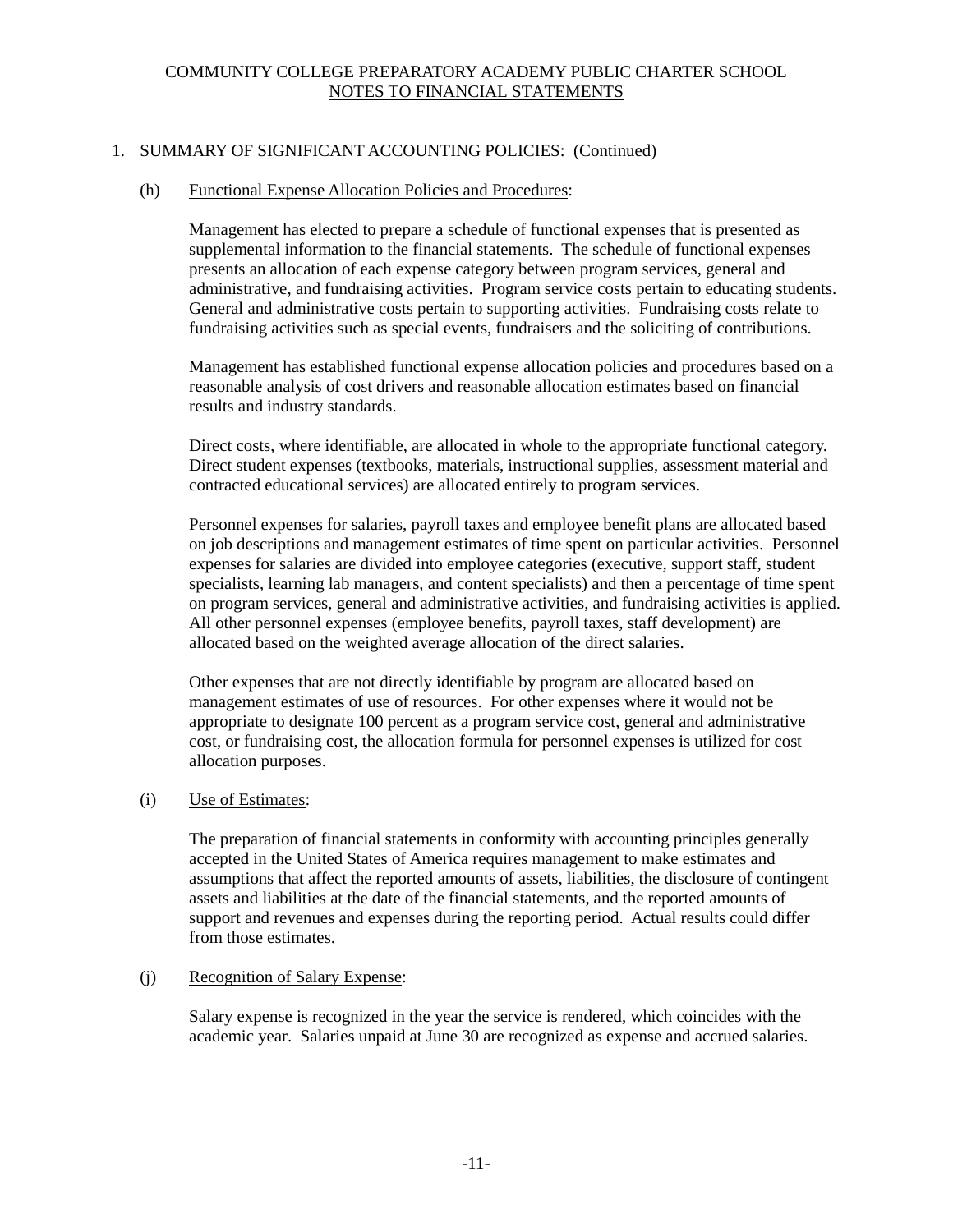# 3. CASH AND CASH EQUIVALENTS: (Continued)

As of June 30, 2016 and 2015, the bank balance was fully insured. Due to increased cash flows at certain times during the year, the amount of funds at risk may have been greater than at year end. The Charter School was at risk for the funds held in excess of the insured amounts. The Charter School has not experienced any losses related to these accounts and does not believe it is exposed to any significant credit risk on cash and cash equivalents.

# 4. ACCOUNTS, GRANTS AND PROMISES RECEIVABLE:

### Accounts and Grants Receivable:

Accounts and grants receivable are current and considered to be fully collectible by management. Balances as of June 30, 2016 and 2015 consisted of the following:

|                                  | JUILE $30, 2010$ |   | JUIIE JU, $\angle$ UIJ |  |
|----------------------------------|------------------|---|------------------------|--|
| Accounts Receivable:             |                  |   |                        |  |
| Reimbursable Health Insurance    | \$<br>4,425      | S | 21,216                 |  |
| Per Pupil Funding                |                  |   | 6,424                  |  |
| Other                            |                  |   | 6,170                  |  |
| Reimbursable Payroll Taxes       | 15,230           |   | 15,121                 |  |
| Reimbursable Expenses            | 4,201            |   | 7,103                  |  |
| <b>Total Accounts Receivable</b> | 23,856           |   | 56,034                 |  |
| Grants Receivable:               |                  |   |                        |  |
| <b>CTE</b> Certification Program |                  | S | 4,450                  |  |
| <b>Total Grants Receivable</b>   |                  |   | 4.450                  |  |

 $J_{\text{true}}$  20, 2016  $J_{\text{true}}$  20, 2015

The Charter School's accounts and grants receivable consists of unsecured amounts due from funding sources whose ability to pay is subject to changes in general economic conditions. Because the Charter School does not require collateral, it is at credit risk for the balance of the accounts and grants receivable at year end.

Accounts and grants receivable are stated at the amount management expects to collect from outstanding balances. Management provides for probable uncollectible amounts through a provision for bad debt expense and an adjustment to a valuation allowance based on its assessment of the current status of individual accounts. Balances outstanding after management has used reasonable collection efforts are written off through a charge to the valuation allowance and a credit to accounts or grants receivable. Management believes that an allowance was not required, based on its evaluation of collectability of receivables for the years ended June 30, 2016 and 2015.

### Promises Receivable:

Contributions are recognized when the donor makes a promise to give that is, in substance, unconditional. Promises to give represent amounts committed by donors that have not been received by the Charter School. The Charter School uses the allowance method to determine uncollectible promises to give.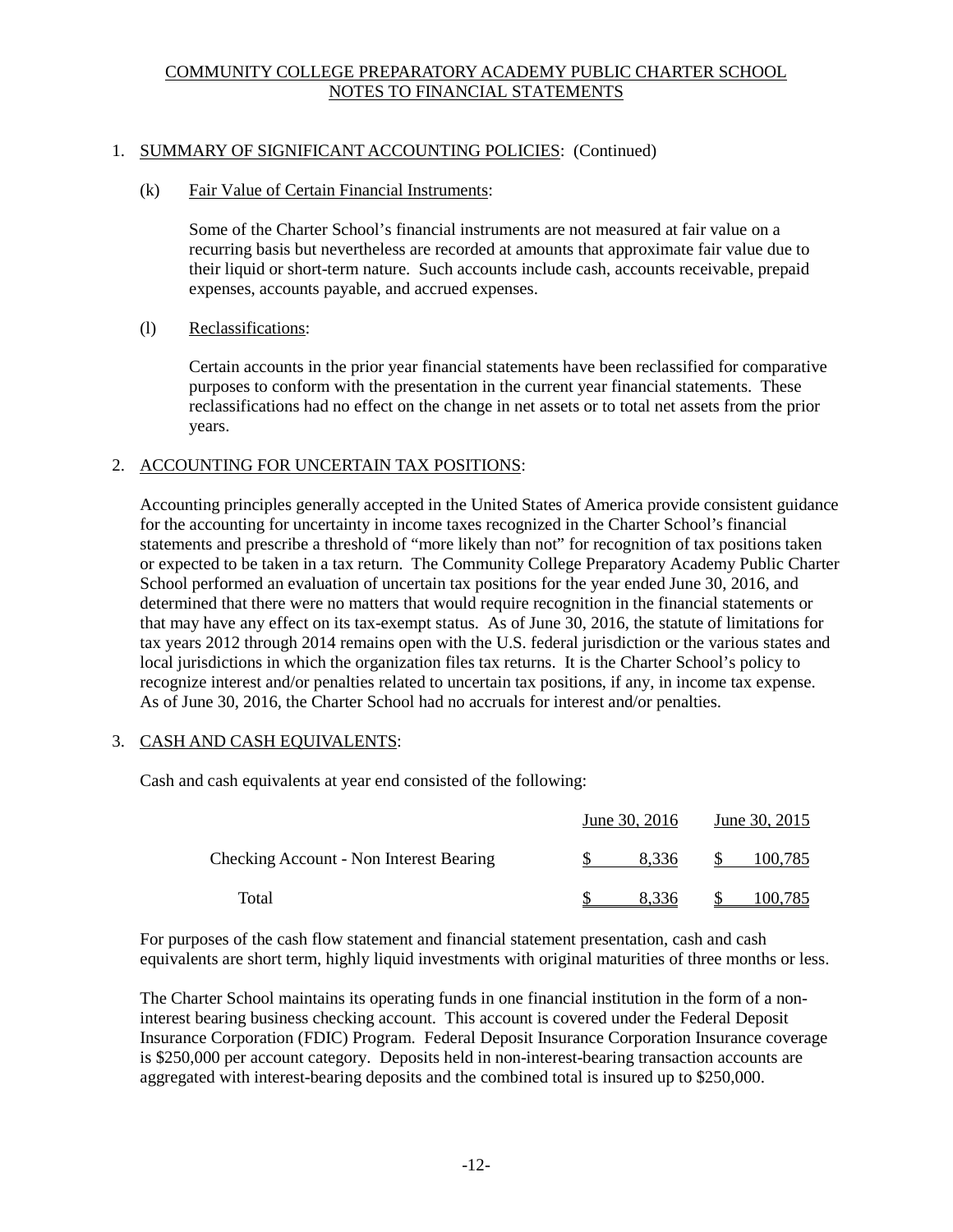# 5. FIXED ASSETS:

Furniture and equipment are recorded at cost, or in the case of contributed property at the fair market value at the date of contribution. If an expenditure in excess of \$500 results in an asset having an estimated useful life which extends substantially beyond the year of acquisition, the expenditure is capitalized at cost and depreciated over the estimated useful lives of the assets. When assets are retired, or otherwise disposed of, the cost and related accumulated depreciation is removed from the accounts and any resulting gain or loss is reflected in income for the period. Depreciation has been provided on the straight-line method over the estimated useful lives of the assets. Depreciation and amortization expense for the years ended June 30, 2016 and 2015 was \$84,933 and \$51,912, respectively. Maintenance and repairs are charged to expenses as incurred. Major classifications of fixed assets and their estimated useful lives are as summarized below:

### June 30, 2016

|                                                                                          | Depreciable<br>Life           | Cost                               | Accumulated<br>Depreciation      | Net Book<br>Value                |
|------------------------------------------------------------------------------------------|-------------------------------|------------------------------------|----------------------------------|----------------------------------|
| <b>Furniture and Fixtures</b><br>Computer and Office Equipment<br>Leasehold Improvements | 5 Years<br>3 Years<br>5 Years | \$<br>121,240<br>193,993<br>23,894 | \$<br>35,632<br>122,049<br>9,250 | \$<br>85,608<br>71,944<br>14,644 |
| Total                                                                                    |                               | 339,127                            | 166,931                          | 172,196                          |
| June 30, 2015                                                                            | Depreciable<br>Life           | Cost                               | Accumulated<br>Depreciation      | Net Book<br>Value                |
| <b>Furniture and Fixtures</b><br>Computer and Office Equipment<br>Leasehold Improvements | 5 Years<br>3 Years<br>5 Years | \$<br>60,856<br>131,575<br>15,193  | \$<br>13,177<br>63,626<br>5,196  | \$<br>47,679<br>67,949<br>9,997  |
| Total                                                                                    |                               | 207.624                            | 81,999                           | 125,625                          |

### 6. CAPITAL LEASE PAYABLE:

During the year ended June 30, 2014, the Charter School entered into a capital lease for the purchase of a CopyStar cs3550ci photocopier with Navitas Lease Corp. The original balance was in the amount of \$6,956 payable over 48 months with a monthly payment of \$296 and a maturity on August 26, 2017. Interest expense was \$1,581 and \$2,522 for the years ended June 30, 2016 and 2015, respectively, using an implicit rate of 3.40%. The lease is secured by the photocopy equipment that cost \$6,956 and is presented as part of Furniture and Equipment. For the years ended June 30, 2016 and 2015, amortization expense in the amount of \$1,739 on the photocopier is included in depreciation expense. Accumulated amortization was \$4,927 and \$3,188 at June 30, 2016 and 2015, respectively. The balance of the capital lease was \$3,256 and \$4,933 at June 30, 2016 and 2015, respectively.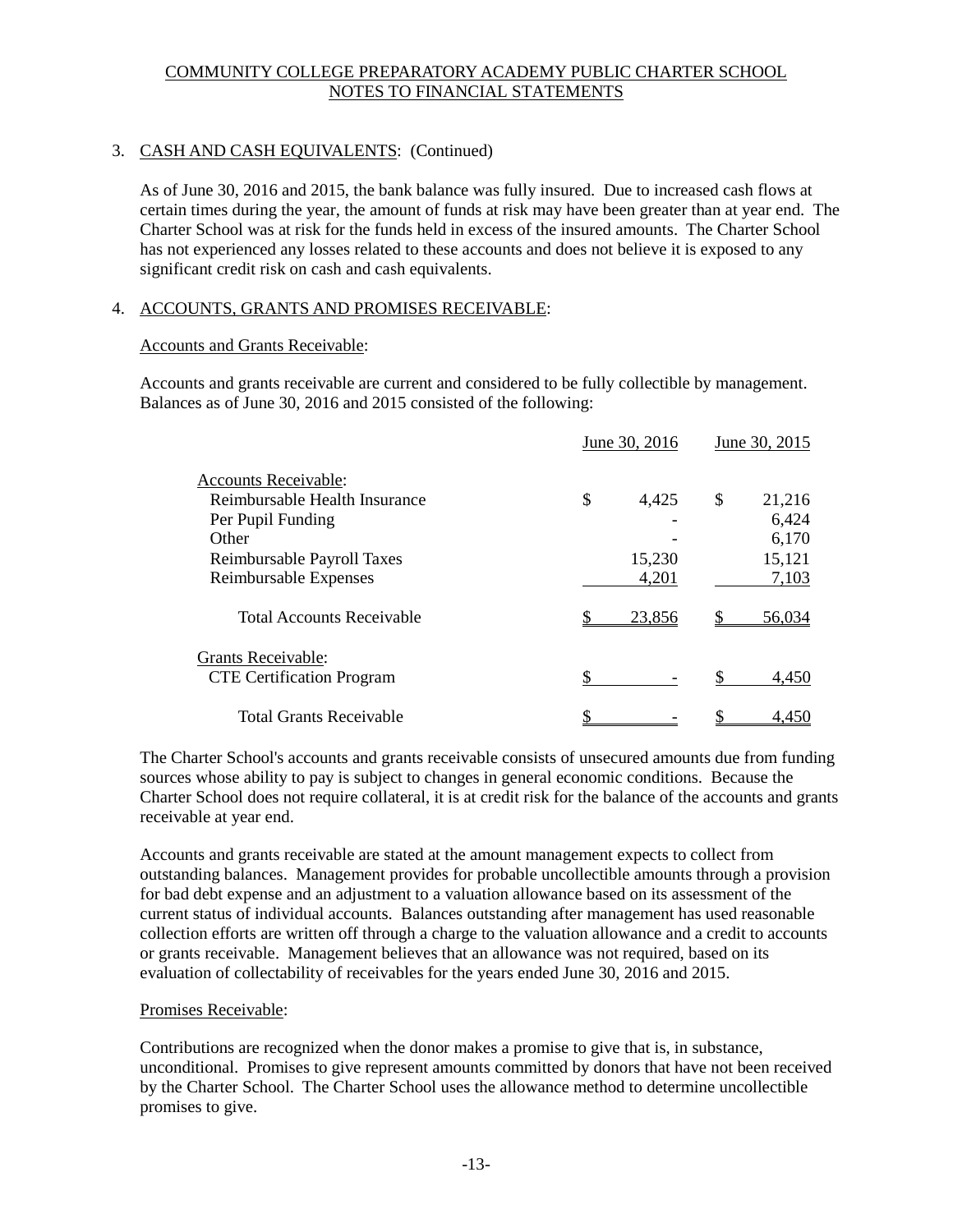# 6. CAPITAL LEASE PAYABLE: (Continued)

The Charter School is committed under this capital lease to make future minimum payments as follows:

| Year Ending June 30                        | Total        | Principal    | Interest  |
|--------------------------------------------|--------------|--------------|-----------|
| 2017<br>2018                               | 3,555<br>593 | 2.692<br>564 | 863<br>29 |
| <b>Total Future Minimum Lease Payments</b> | 4.148        | 3.256        | 892       |

### 7. SHORT-TERM LOAN PAYABLE:

### Loan Payable - Executive Director

On June 1, 2013, the Executive Director provided an unsecured loan to the Community College Preparatory Academy Public Charter School in the amount of \$40,000. This loan was to provide bridge financing for school start-up costs until such time as the first per-pupil funding allocation was made. Interest is to accrue at 4% per annum on the unpaid principal balance. Maturity was originally scheduled for September 1, 2013, however, maturity has been extended and is due on demand. The balance of the loan at June 30, 2016 and 2015, was \$10,000 and \$40,000, respectively. Accrued interest payable on this loan at June 30, 2016 and 2015 was \$3,931 and \$3,333, respectively.

### Loan Payable - Charter School Incubator Initiative

On March 6, 2014, the Charter School Incubator Initiative provided an unsecured non-interest bearing loan to the Community College Preparatory Academy in the amount of \$80,000 for the purpose of providing working capital to the school. This loan was paid in full on July 17, 2014.

### 8. DISTRICT OF COLUMBIA PUBLIC CHARTER SCHOOL BOARD CONTRACT:

The Charter School was approved by the District of Columbia Public Charter School Board to operate a charter school in the District of Columbia. The District of Columbia Public Charter School Board (DCPCSB) is responsible for the ongoing oversight of the School's fiscal management and academic acceptability. The contract dated July 1, 2013, provides for a 15-year charter effective the date of first operation. If not renewed, the charter contract will expire on or about July 1, 2028. The charter contract may be renewed for successive 15-year periods if the DCPCSB deems that the Community College Preparatory Academy is in compliance with its charter contract and District statutory provisions. In addition, in accordance with the Charter School Act, the DCPCSB is required to review Community College Preparatory Academy's charter every five years, with the first such review scheduled for 2018. The DCPCSB may revoke (or not renew) a charter school contract if a school violates applicable law, materially violates the charter contract or fails to meet the student academic achievement expectations set forth in the charter contract. Consequently, management does not anticipate non-renewal or revocation of its charter.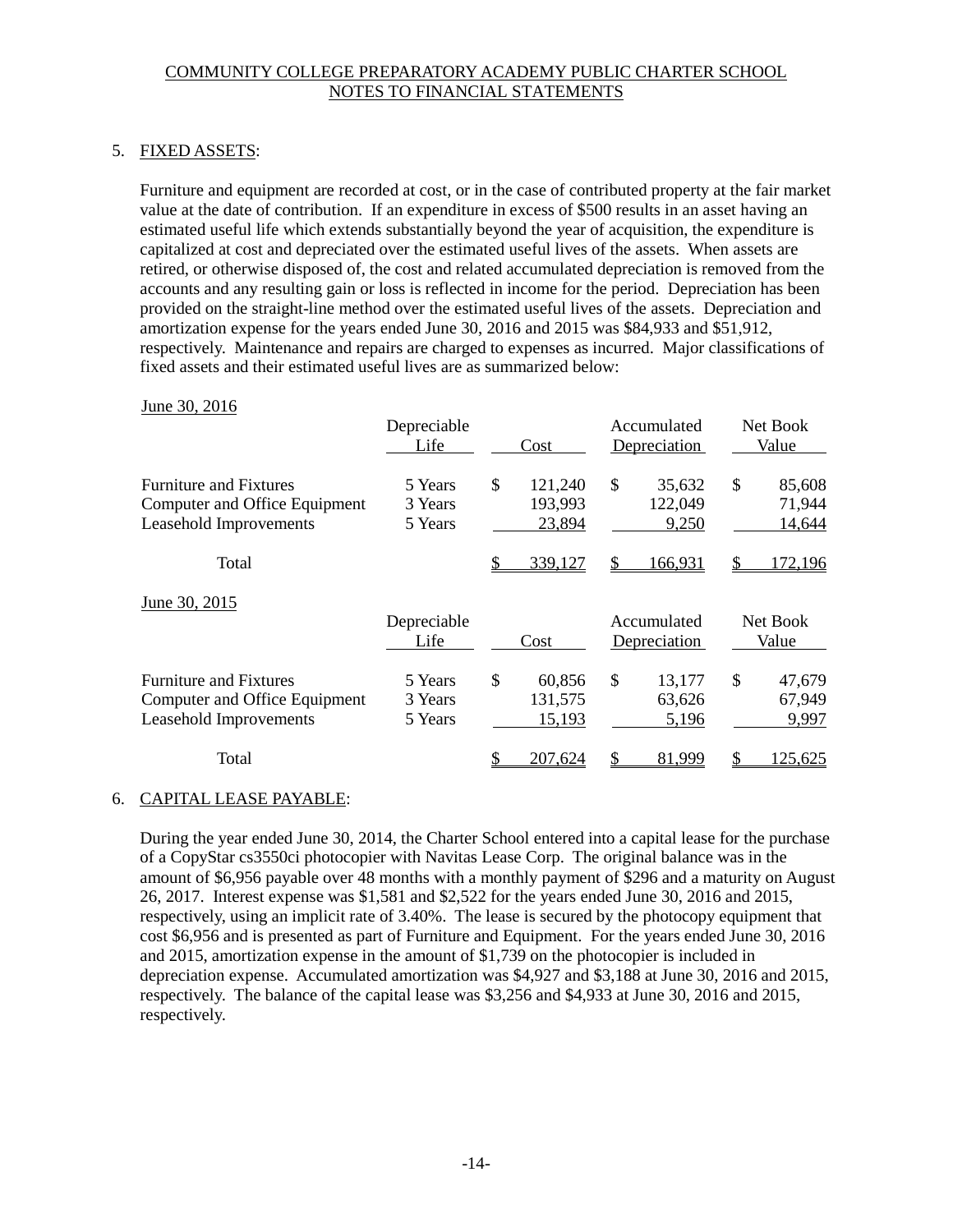### 8. DISTRICT OF COLUMBIA PUBLIC CHARTER SCHOOL BOARD CONTRACT: (Continued)

As part of the agreement with the DCPCSB, the Charter School may be charged a public charter school fee, which is not to exceed one percent of the total revenues (less philanthropic and investment revenues) within the annual budget to cover the costs of undertaking the ongoing administrative responsibilities of the Board. For the years ended June 30, 2016 and 2015, the Charter School incurred \$41,755 and \$29,247, respectively, in administrative fees.

The charter contract provides that the Community College Preparatory Academy may educate up to a predetermined number of students. However, this enrollment limit may be raised upon notification to and acceptance by the DCPCSB. The Charter School enrollment ceiling for the year ended June 30, 2016, was not permitted to be greater than 350 students. Audit enrollment for the 2015/2016 year was 350 students and enrollment for the 2014/2015 year was 238 students.

### 9. PER-PUPIL FUNDING ALLOCATION:

The Charter School receives local funding from the District of Columbia in the form of per-pupil educational allotments and facility allotments. This funding is based on the equivalent number of full-time students and is determined annually. For the year ended June 30, 2016, the per-student rate was \$8,448 for the education allotment and \$3,124 for the facility allotment. For the year ended June 30, 2015, the per-student rate was \$8,448 for the education allotment and \$3,072 for the facility allotment. Additional allotments were made for Special Education and English as a Second Language. Per-pupil funding for the years ended June 30, 2016 and 2015 was as follows:

|                              | June 30, 2016 |           |  | June 30, 2015 |
|------------------------------|---------------|-----------|--|---------------|
| <b>Adult Education</b>       | S.            | 2,956,758 |  | 2,010,595     |
| Special Education            |               | 65,772    |  | 17,131        |
| English as a Second Language |               | 4.651     |  |               |
| Summer School                |               |           |  | 161,362       |
| <b>Facilities Allowance</b>  |               | 1.093.400 |  | 731,136       |
| Total                        |               | 4.120.581 |  | 2.920.224     |

### 10. COMMITMENTS:

### Building Lease - 2405 Martin L King, Jr. Avenue:

The Community College Preparatory Academy Public Charter School entered into an operating lease rental agreement on June 1, 2013, effective July 1, 2013, with Howard Road Academy (currently operating as Cedar Tree Academy) for the rental of a school facility (11,000 square feet) located at 2405 Martin L King, Jr. Avenue, SE, Washington, DC. The term of this agreement was for an original one-year period continuing through June 30, 2014, with an option to renew the agreement for additional one year periods. This lease has been subsequently renewed through June 30, 2017, with monthly payments in the amount of \$20,000 commencing on July 1, 2016. As of June 30, 2016, monthly lease payments in the amount of \$19,000 were required. In addition, as a requirement of this lease, a rental security deposit of \$18,000 was made. The Community College Preparatory Academy Public Charter School is responsible for all utilities (gas, water, electricity, and trash removal), building engineering, janitorial, maintenance and repairs, security monitoring and property management.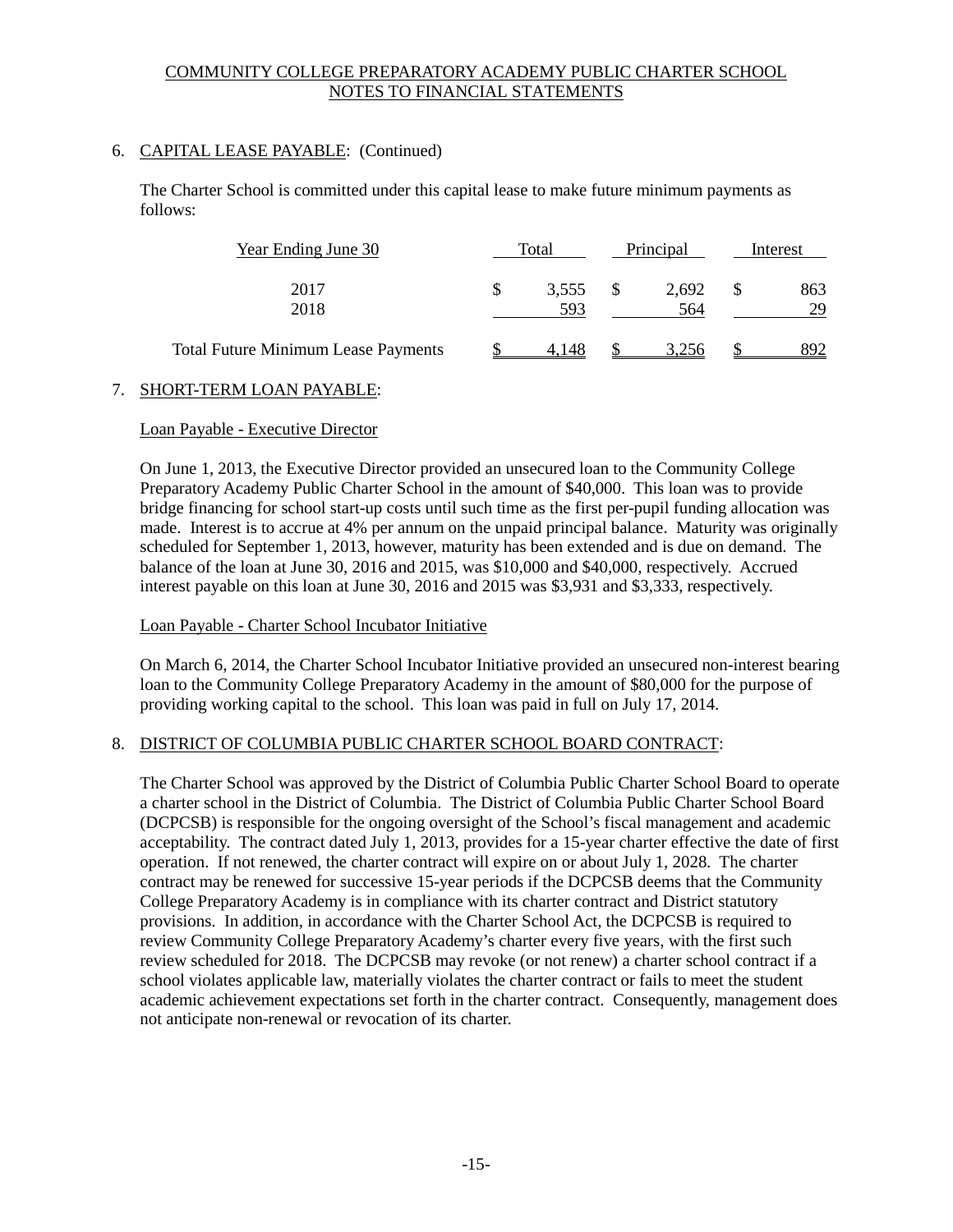### 10. COMMITMENTS: (Continued)

#### Building Lease - 2405 Martin L King, Jr. Avenue: (Continued)

Rent expense on this lease for the years ended June 30, 2016 and 2015, was \$228,000 and \$216,000, respectively. Future estimated required minimum rental lease payments are as follows:

|                      | Required<br>Lease |
|----------------------|-------------------|
| Year Ending June 30, | Payment           |
| 2017                 | 240,000           |
| Total                |                   |

# Building Lease - 500 19<sup>th</sup> Street:

The Community College Preparatory Academy Public Charter School entered into a sub-sublease rental agreement on July 9, 2015, with the Charter School Incubator Initiative (the subleassee) for the rental of a school facility located at 500 19<sup>th</sup> Street, NE, in Washington, DC. The rental lease is effective for a five-year period commencing on July 1, 2015, and expiring on June 30, 2020. As part of this agreement, the Charter School has the option to extend the term of the lease for three additional terms of five years each. As a requirement of this lease, a total rental security deposit of \$5,000 is to be made. An annual usage fee will be payable in quarterly installments. The annual usage fee represents an amount equal to the number of students enrolled on each census date (every October) multiplied by the per pupil facilities allowance received from the DC Government. The annual usage fee is full service and includes all utilities (gas, water, electricity, and trash removal), building engineering, janitorial, maintenance and repairs, security monitoring and property management. As a provision of this lease, the Community College Preparatory Academy Public Charter School has provided the Charter School Incubator Initiative a first priority lien on, and security interest in any and all revenues, grants, awards and other payments, which fund in whole or in part, any of the operating costs of the subleased premises. Rent expense related to this lease for the year ended June 30, 2016, was \$218,680.

### Security Monitoring Lease:

The Charter School entered into an operating lease with Kastle Systems for the monthly monitoring and operations of the school's security system. This lease calls for thirty-six (36) monthly payments of \$414, commencing on January 31, 2014. Monthly payments at June 30, 2016, were \$523. Rental expense for the years ending June 30, 2016 and 2015 was \$5,796 and \$6,417, respectively. Future minimum payments due under this lease are as follows:

| Year Ended June 30, |  |
|---------------------|--|
| 2017                |  |
| Total               |  |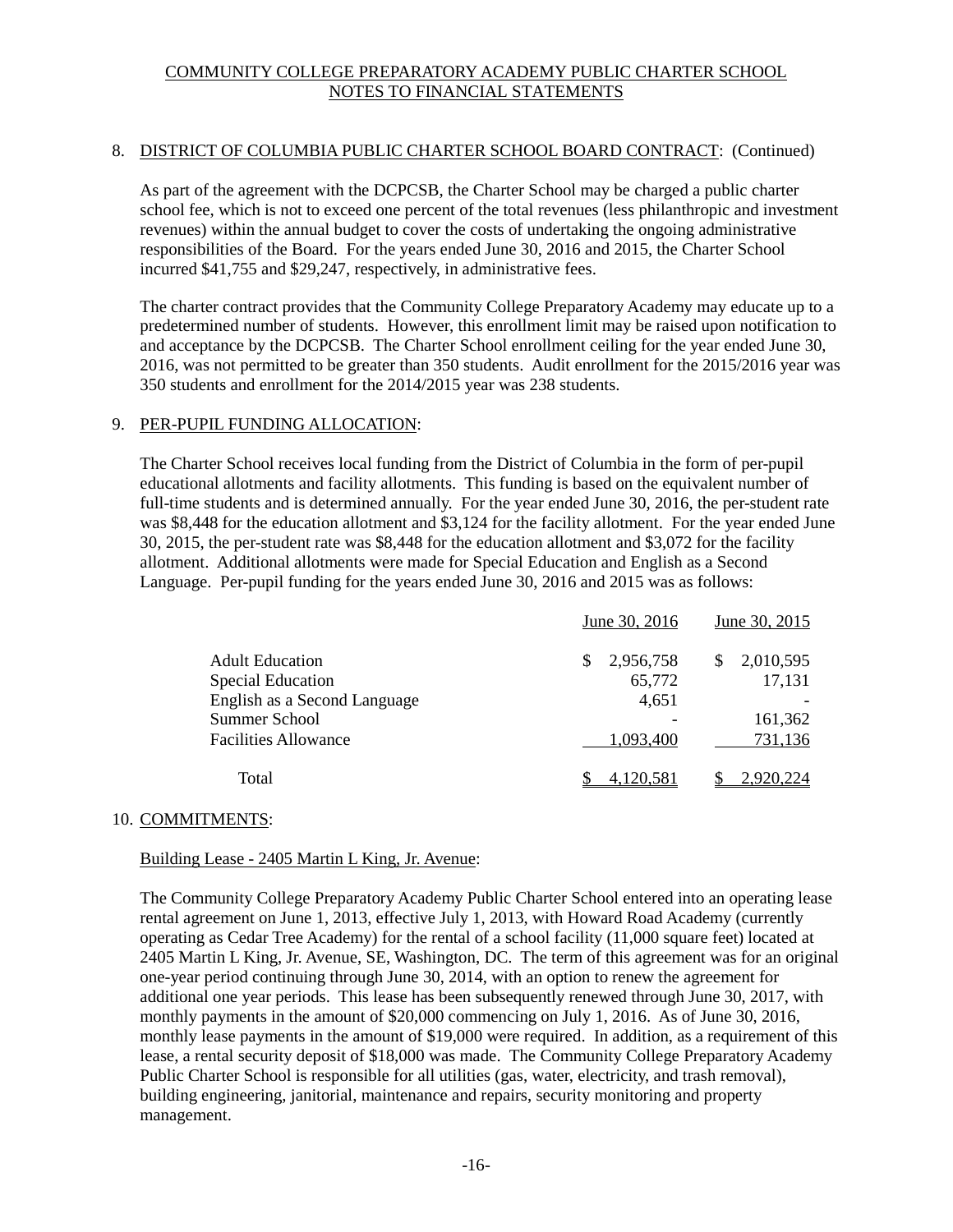# 10. COMMITMENTS: (Continued)

### Organization Credit Card:

The Charter School utilizes a credit card issued by the Bank of America for purchases related to the Charter School's activity. The credit card is issued in the name of the Charter School with a combined credit limit of \$30,000 and is considered to be unsecured.

### 11. CONCENTRATIONS:

### Revenues:

The Charter School receives public funds from the DC government based on the number of students they enroll according to the Uniform Per Student Funding Formula developed by the Mayor and City Council. This per pupil allocation, at times, is supplemented with extra funds for students with special needs. During the years ended June 30, 2016 and 2015, ninety-seven percent (97%) and ninety-nine percent (99%), respectively, of total support was received from the District of Columbia in the form of per pupil funding.

The Charter School is limited to enrolling students that are residents of the District of Columbia. As a DC Public Charter School, the Charter School must compete for students against the DC Public School system as well as other DC Public Charter Schools.

### 12. CONTINGENCIES:

The Charter School was granted its initial charter by the District of Columbia Public Charter School Board, authorized under the District of Columbia School Reform Act of 1995, Public Law 104-134, as amended. The Charter School has no reason to believe that this relationship will be discontinued in the foreseeable future. However, any interruption of this relationship (i.e., the failure to continue this charter authorization or withholding funds) could adversely affect the Charter School's ability to finance ongoing operations.

The Charter School depends on per pupil allocations, grants, and contributions for a significant portion of its revenues. The ability of the sources of revenues to continue giving amounts comparable with prior years may be dependent upon future economic conditions and continued deductibility for income tax purposes of grants and contributions to the Charter School. While the Charter School's Board of Directors and management believes the Charter School has the resources to continue its programs, its ability to do so, and the extent to which it continues, may be dependent on the above factors.

Laws and regulations governing charter schools are complex and subject to interpretation. The Charter School believes that it is in compliance with all applicable laws and regulations and is not aware of any pending or threatened investigations involving allegations of potential wrongdoing.

The viability of public charter schools and funding for these schools is dependent on the consensus of current and future administration of the District of Columbia Government. Any future change in dynamics could adversely affect the operations of public charter schools.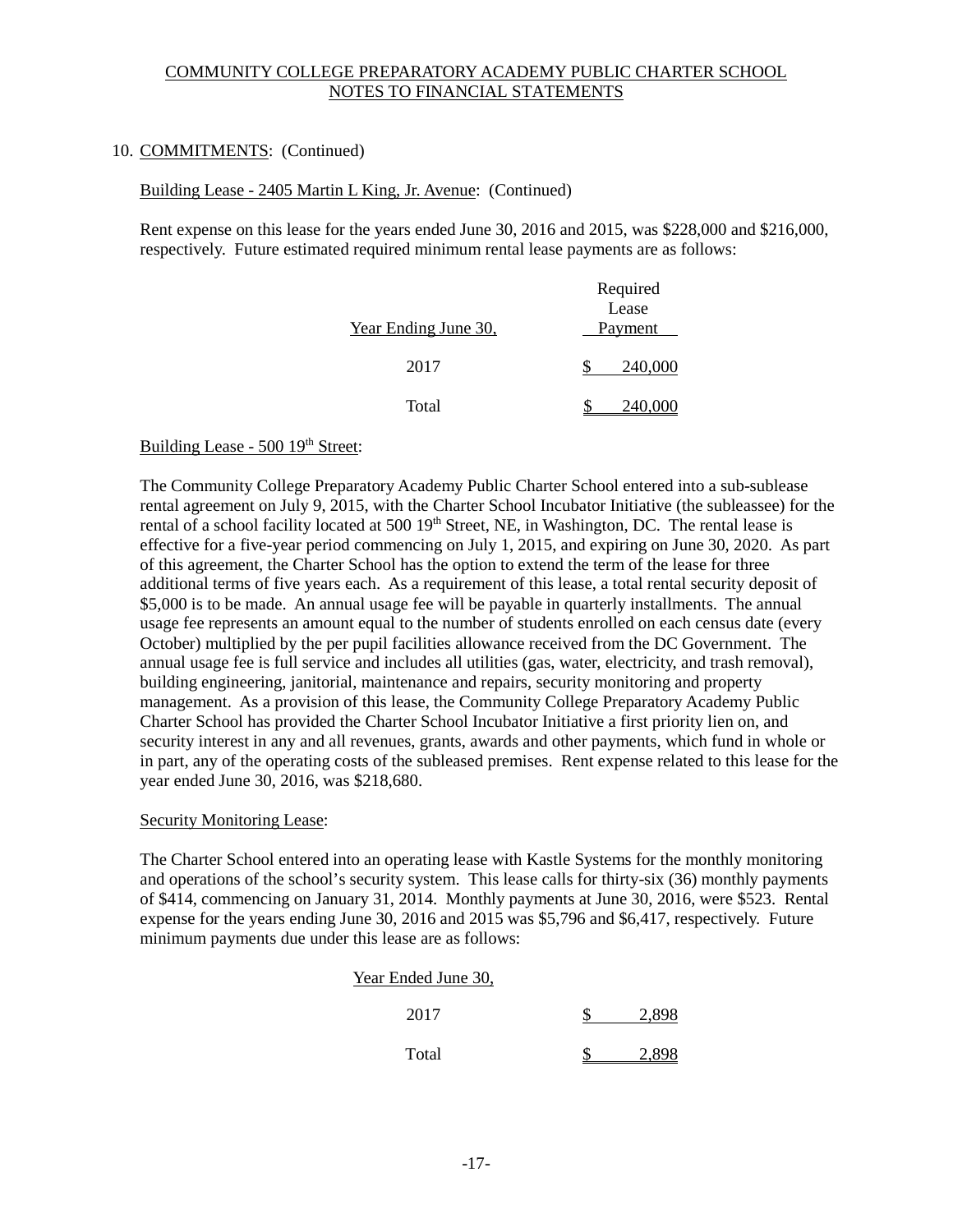### 13. SUBSEQUENT EVENTS:

### Financial Statement Preparation:

In preparing these financial statements, management has evaluated events and transactions for potential recognition or disclosure through December 2, 2016, the date the financial statements were available to be issued, and has determined that no adjustments are necessary to the amounts reported in the accompanying financial statements.

#### Enrollment:

Enrollment for the 2016/2017 school year is projected to be approximately four hundred seventy-five (475) students. These enrollment numbers are up from the current enrollment number of three hundred fifty (350) students during the 2015/2016 school year.

#### 14. RELATED PARTY TRANSACTIONS:

#### Board of Directors:

Two of the board members appointed to serve on the board of directors are adult students attending the Charter School. Student trustees are elected by a majority vote of the board members from a list of qualified individuals submitted to the board.

#### 15. FUNDRAISING:

During the years ended June 30, 2016 and 2015, expenses incurred for the purpose of fundraising was \$43,211 and \$9,958, respectively.

#### 16. ADVERTISING:

Advertising costs are expensed when incurred. Advertising was conducted for the purpose of promoting open enrollment and recruiting to the Charter School and to provide outreach to the community. Advertising expenses in the amount of \$9,632 and \$3,676 were incurred during the years ended June 30, 2016 and 2015, respectively.

### 17. EMPLOYEE BENEFITS:

The cost of employee benefits incurred for the years ended June 30, 2016 and 2015, consisted of the following:

|                             | June 30, 2016 | June 30, 2015  |
|-----------------------------|---------------|----------------|
| Payroll Taxes               | \$<br>127,310 | S<br>84,543    |
| <b>Health Insurance</b>     | 177,020       | 125,606        |
| <b>Workers Compensation</b> | 29,019        | 18,198         |
| DeMinimus                   |               | 8,009<br>5,442 |
| Total                       | 341.358       | 233,789        |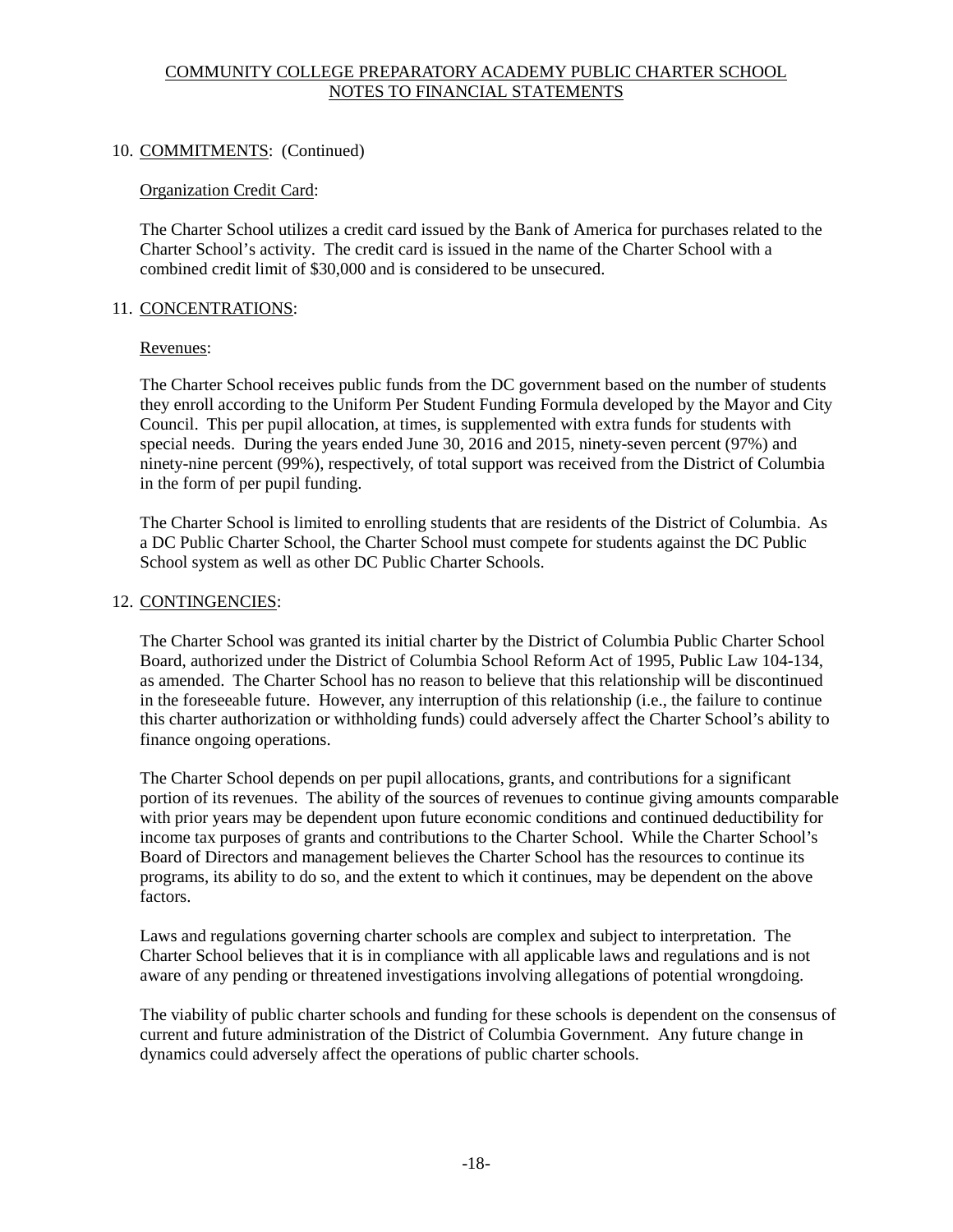### 17. EMPLOYEE BENEFITS: (Continued)

### Flexible Benefits Plan:

The Charter School adopted a Section 125 Flexible Benefits Plan. Under this plan, employees are permitted to use pre-tax benefit dollars through payroll deduction to pay for health, dental and vision premiums and life insurance.

### 18. OCCUPANCY COST:

The cost of occupancy for the years ended June 30, 2016 and 2015 consisted of the following:

|                                       |    | June 30, 2016 | June 30, 2015 |
|---------------------------------------|----|---------------|---------------|
| <b>Rent of Facilities</b>             | \$ | 446,680       | \$<br>216,000 |
| <b>Contracted Building Services</b>   |    | 100,306       | 114,247       |
| Utilities                             |    | 48,710        | 41,675        |
| Building - Maintenance and Repairs    |    | 13,720        | 11,788        |
| Depreciation - Leasehold Improvements |    | 4,054         | 3,039         |
| <b>Janitorial Supplies</b>            |    | 13,547        | 14,965        |
| Rent - Other                          |    | 3,000         |               |
| Total                                 | ፍ  | 630,017       | 401,714       |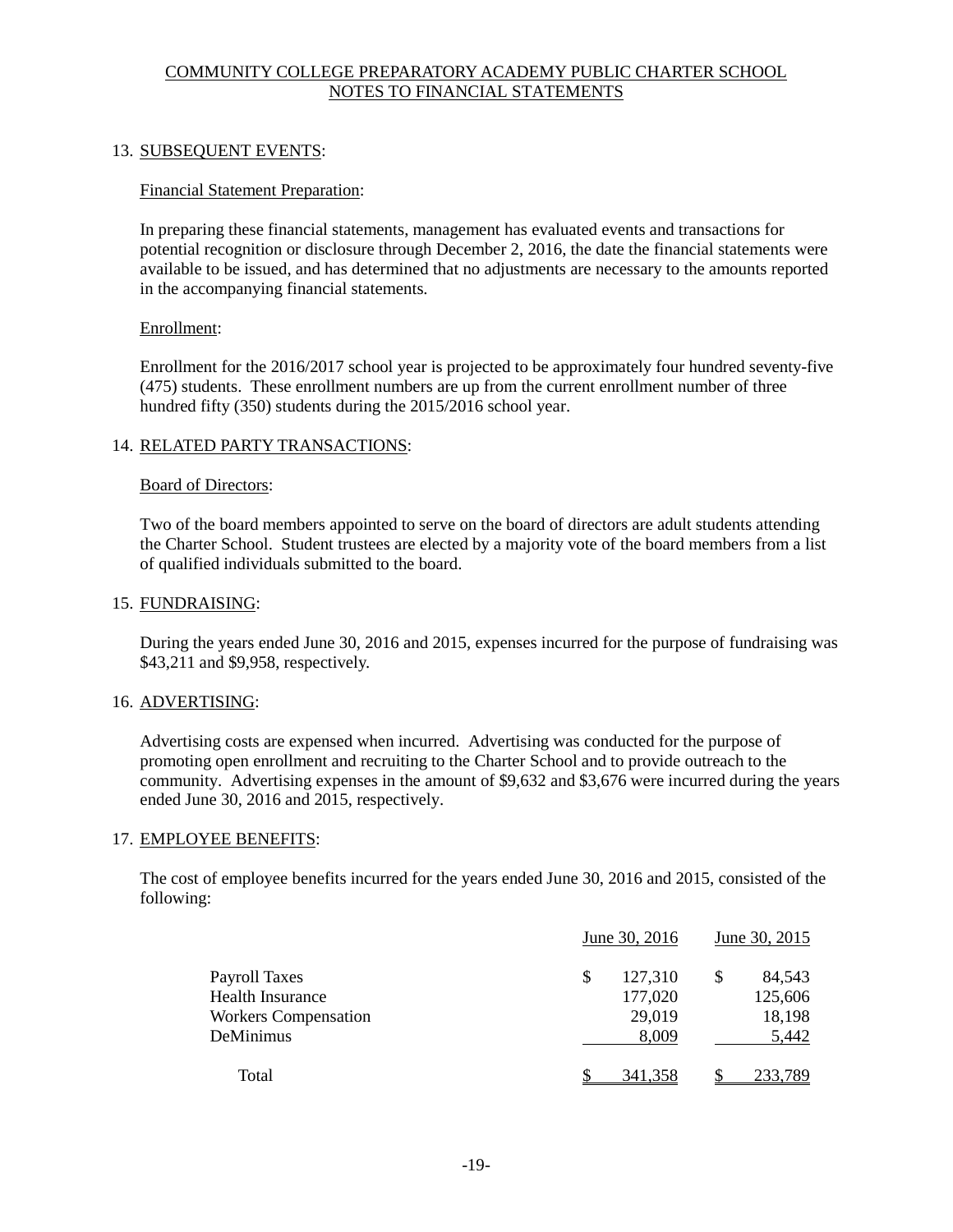#### COMMUNITY COLLEGE PREPARATORY ACADEMY PUBLIC CHARTER SCHOOL COMPARATIVE SCHEDULES OF FUNCTIONAL EXPENSES FOR THE YEARS ENDED JUNE 30, 2016 AND 2015

|                                              | June 30, 2016 |                         |                               |                        |                          | June 30, 2015           |                               |                       |
|----------------------------------------------|---------------|-------------------------|-------------------------------|------------------------|--------------------------|-------------------------|-------------------------------|-----------------------|
|                                              | Total         | Educational<br>Services | General and<br>Administrative | Fundraising            | Total                    | Educational<br>Services | General and<br>Administrative | Fundraising           |
| Personnel, Salaries and Benefits:            |               |                         |                               |                        |                          |                         |                               |                       |
| <b>Executive Salaries</b>                    | \$<br>187,837 | 110,365<br>$\mathbb{S}$ | $\mathcal{S}$<br>59,459       | $\mathbb{S}$<br>18,013 | -\$<br>117,815           | $\mathcal{S}$<br>83,649 | $\mathbb{S}$<br>29,453        | $\mathbb{S}$<br>4,713 |
| Other Support Staff Salaries                 | 257,192       | 257,192                 |                               |                        | 199,920                  | 199,920                 |                               |                       |
| <b>Student Specialist Salaries</b>           | 231,680       | 231,680                 |                               |                        | 140,295                  | 140,295                 |                               |                       |
| Learning Lab Manager Salaries                | 246,030       | 246,030                 |                               |                        | 210,055                  | 210,055                 |                               |                       |
| <b>Content Specialist Salaries</b>           | 301,246       | 301,246                 |                               |                        | 133,553                  | 133,553                 |                               |                       |
| <b>Business and Operations Salaries</b>      | 395,940       | 188,937                 | 205,690                       | 1,313                  | 265,103                  | 123,318                 | 141,560                       | 225                   |
| <b>Payroll Taxes</b>                         | 127,310       | 104,953                 | 20,838                        | 1,519                  | 84,543                   | 70,598                  | 13,554                        | 391                   |
| <b>Employee Benefits</b>                     | 214,048       | 176,460                 | 35,035                        | 2,553                  | 149,246                  | 124,629                 | 23,927                        | 690                   |
| Professional Development                     | 36,256        | 30,250                  | 6,006                         |                        | 23,015                   | 19,219                  | 3,689                         | 107                   |
| Total Personnel, Salaries and Benefits       | 1,997,539     | \$1,647,113             | 327,028                       | 23,398                 | 1,323,545                | \$1,105,236             | 212,183<br>\$                 | 6,126                 |
| <b>Direct Student Costs:</b>                 |               |                         |                               |                        |                          |                         |                               |                       |
| <b>Electronic Student Learning Materials</b> | 625,364<br>\$ | \$<br>625,364           | \$                            | $\mathcal{S}$          | $\mathcal{S}$<br>510,787 | $\mathbb{S}$<br>510,787 | $\mathcal{S}$                 | \$                    |
| <b>Student Supplies and Materials</b>        | 33,171        | 33,171                  |                               |                        | 22,101                   | 22,101                  |                               |                       |
| Consultants                                  | 130,756       | 130,756                 |                               |                        | 144,364                  | 144,364                 |                               |                       |
| <b>Student Assessment Materials</b>          | 17,627        | 17,627                  |                               |                        | 20,307                   | 20,307                  |                               |                       |
| <b>Student Recruitment</b>                   | 1,638         | 1,638                   |                               |                        | 30,766                   | 30,766                  |                               |                       |
| Contracted Instruction                       | 247,667       | 247,667                 |                               |                        | 153,633                  | 153,633                 |                               |                       |
| Textbooks                                    | 14,598        | 14,598                  |                               |                        | 2,422                    | 2,422                   |                               |                       |
| Other Student Costs                          | 13,823        | 13,823                  |                               |                        | 6,555                    | 6,555                   |                               |                       |
| <b>Total Direct Student Costs</b>            | 1,084,644     | \$1,084,644             |                               |                        | 890,935                  | 890,935                 |                               |                       |
| Occupancy Costs:                             |               |                         |                               |                        |                          |                         |                               |                       |
| <b>Rent of Facilities</b>                    | \$<br>446,680 | 368,238<br>\$           | $\mathcal{S}$<br>73,113       | $\mathbb{S}$<br>5,329  | 216,000<br><sup>\$</sup> | \$<br>180,371           | \$<br>34,628                  | \$<br>1,001           |
| Rent - Other                                 | 3,000         | 3,000                   |                               |                        |                          |                         |                               |                       |
| <b>Contracted Building Services</b>          | 100,306       | 82,691                  | 16,418                        | 1,197                  | 114,247                  | 95,403                  | 18,315                        | 529                   |
| Utilities                                    | 48,710        | 40,156                  | 7,973                         | 581                    | 41,675                   | 34,801                  | 6,681                         | 193                   |
| <b>Building Maintenance and Repairs</b>      | 13,720        | 11,310                  | 2,246                         | 164                    | 11,788                   | 9,843                   | 1,890                         | 55                    |
| Depreciation - Leasehold Improvement         | 4,054         | 3,342                   | 664                           | 48                     | 3,039                    | 2,537                   | 488                           | 14                    |
| <b>Janitorial Supplies</b>                   | 13,547        | 11,168                  | 2,217                         | 162                    | 14,965                   | 12,497                  | 2,399                         | 69                    |
| <b>Total Occupancy Costs</b>                 | 630,017       | 519,905                 | 102,631                       | 7,481                  | 401,714                  | 335,452                 | 64,401                        | 1,861                 |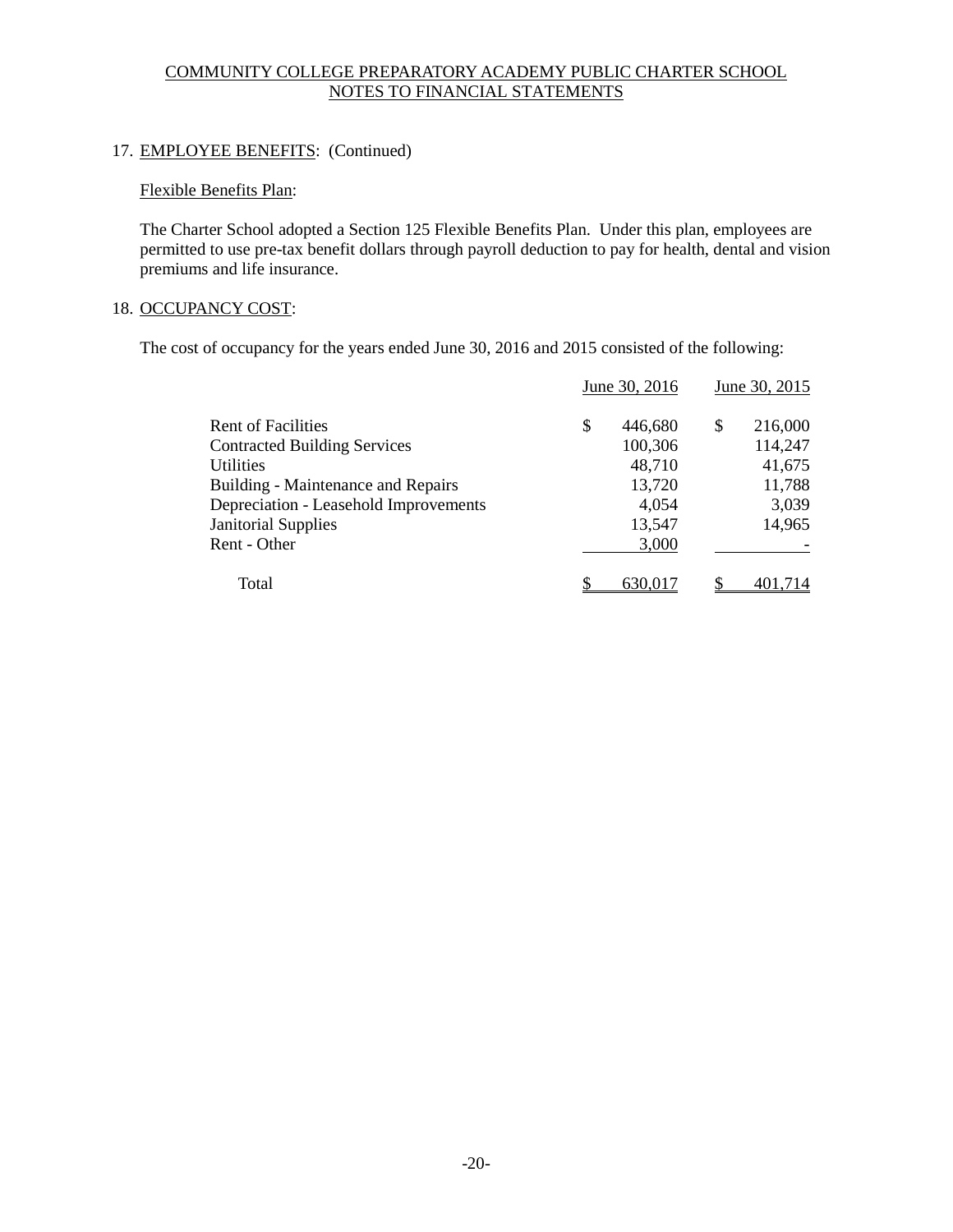#### COMMUNITY COLLEGE PREPARATORY ACADEMY PUBLIC CHARTER SCHOOL COMPARATIVE SCHEDULES OF FUNCTIONAL EXPENSES FOR THE YEARS ENDED JUNE 30, 2016 AND 2015

|                                          | June 30, 2016 |                         |                                      |                        |                        | June 30, 2015           |                               |             |
|------------------------------------------|---------------|-------------------------|--------------------------------------|------------------------|------------------------|-------------------------|-------------------------------|-------------|
|                                          | Total         | Educational<br>Services | General and<br><b>Administrative</b> | Fundraising            | Total                  | Educational<br>Services | General and<br>Administrative | Fundraising |
| Office Expenses:                         |               |                         |                                      |                        |                        |                         |                               |             |
| Office Supplies and Materials            | 28,821        | $\mathcal{S}$<br>23,760 | \$<br>4,717                          | \$<br>344              | \$<br>22,013           | $\mathbb{S}$<br>18,383  | \$<br>3,528                   | \$<br>102   |
| Office Equipment, Rental and Maintenance | 1,985         | 1,122                   | 223                                  | 640                    | 4,308                  | 3,597                   | 692                           | 19          |
| Telecommunications                       | 12,963        | 10,686                  | 2,122                                | 155                    | 12,793                 | 10,683                  | 2,050                         | 60          |
| Printing and Copying                     | 17,520        | 14,134                  | 2,806                                | 580                    | 9,927                  | 8,291                   | 1,591                         | 45          |
| Postage and Shipping                     | 1,343         | 1,107                   | 220                                  | 16                     | 746                    | 622                     | 121                           |             |
| Computer and Related                     | 62,742        | 52,348                  | 10,394                               |                        | 55,160                 | 46,276                  | 8,884                         |             |
| Marketing and Advertising                | 9,632         | 9,632                   |                                      |                        | 3,676                  | 3,676                   |                               |             |
| <b>Total Office Expenses</b>             | 135,006       | 112,789                 | 20,482                               | 1,735<br>$\mathcal{S}$ | 108,623                | \$<br>91,528            | 16,866                        | 229         |
| General Expenses:                        |               |                         |                                      |                        |                        |                         |                               |             |
| Accounting, Auditing and Payroll         | 96,616        | \$<br>80,611            | \$<br>16,005                         | $\mathbb{S}$           | $\mathbb{S}$<br>86,310 | <sup>\$</sup><br>72,409 | \$<br>13,901                  | \$          |
| <b>Authorizer Fee</b>                    | 41,755        | 34,838                  | 6,917                                |                        | 29,247                 |                         | 29,247                        |             |
| Consultants                              | 4,675         | 3,500                   |                                      | 1,175                  | 3,500                  |                         | 2,000                         | 1,500       |
| Insurance                                | 2,695         | 2,249                   | 446                                  |                        | 2,160                  | 1,803                   | 347                           | 10          |
| Depreciation - Equipment                 | 80,879        | 66,676                  | 13,238                               | 965                    | 48,873                 | 40,812                  | 7,835                         | 226         |
| <b>Interest Expense</b>                  | 2,179         |                         | 2,179                                |                        | 4,122                  |                         | 4,122                         |             |
| <b>Business Fees and Dues</b>            | 6,211         | 5,084                   | 1,009                                | 118                    | 5,548                  | 4,376                   | 1,172                         |             |
| Other General Expenses                   | 15,392        | 4,248                   | 2,805                                | 8,339                  | 3,149                  | 1,008                   | 2,135                         |             |
| <b>Total General Expenses</b>            | 250,402       | 197,206                 | 42,599                               | 10,597                 | 182,909                | 120,408<br>\$           | 60,759                        | 1,742       |
| <b>Total Functional Expenses</b>         | 4,097,608     | \$3,561,657             | 492,740                              | 43,211                 | 2,907,726              | \$2,543,559             | 354,209                       | 9,958       |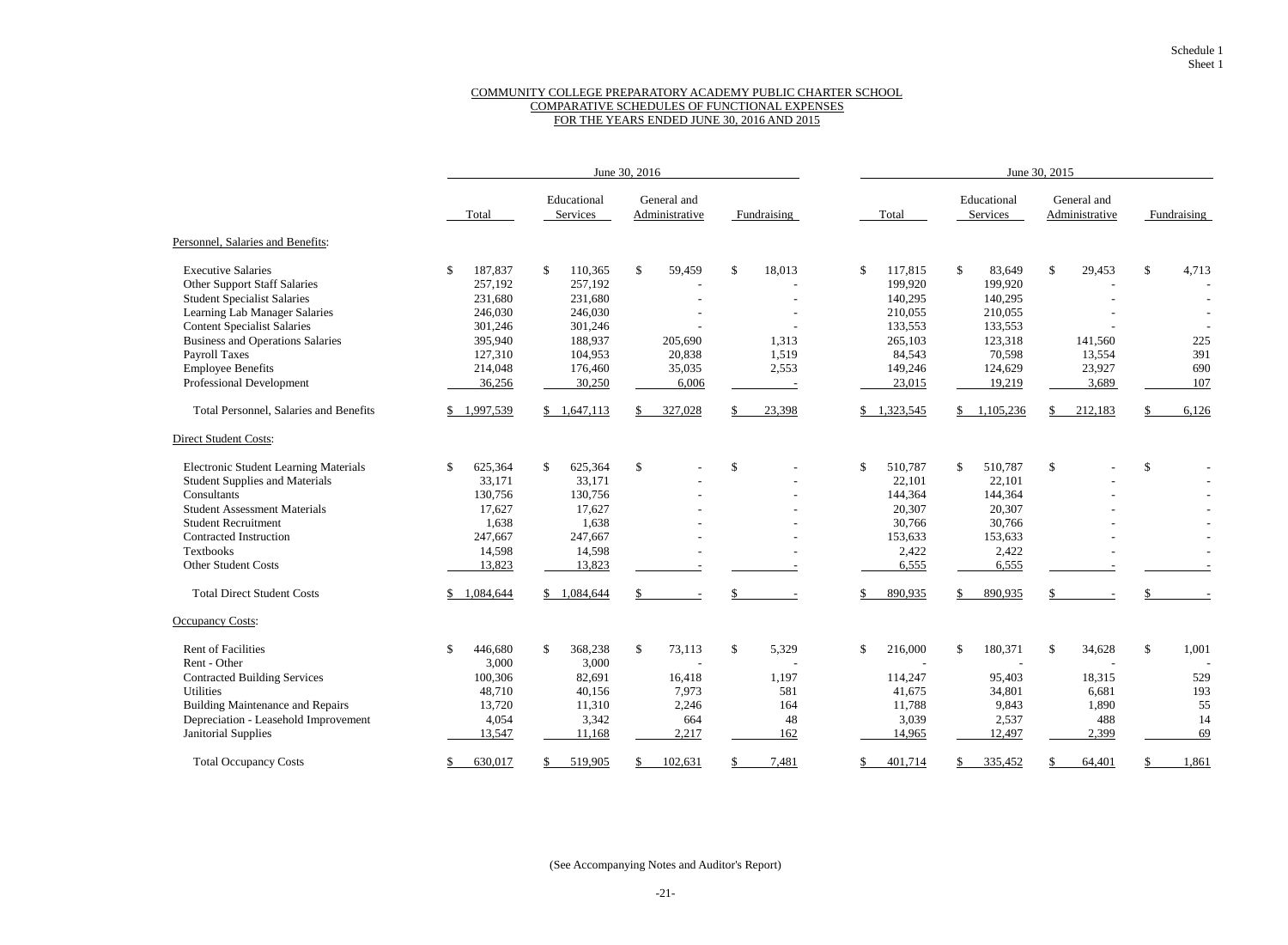### COMMUNITY COLLEGE PREPARATORY ACADEMY PUBLIC CHARTER SCHOOL COMPARATIVE SCHEDULES OF AVERAGE COST PER STUDENT FOR THE YEARS ENDED JUNE 30, 2016 AND 2015

#### June 30, 2016

|                            |       | <b>Total Cost</b> |   | <b>Average Cost</b><br>Per Student |
|----------------------------|-------|-------------------|---|------------------------------------|
| Instructional              |       | \$<br>3,041,752   | S | 8,691                              |
| <b>Occupancy Cost</b>      |       | 630,017           |   | 1,800                              |
| General and Administrative |       | 390,109           |   | 1,115                              |
| Fundraising                |       | 35,730            |   | 102                                |
|                            | Total | 4.097.608         |   | 11.708                             |

The above is the average per student cost for the year ended June 30, 2016, and is based on a full time equivalent (FTE) enrollment of 350 students.

#### June 30, 2015

|                            |       | <b>Total Cost</b> | <b>Average Cost</b><br>Per Student |
|----------------------------|-------|-------------------|------------------------------------|
| Instructional              |       | \$<br>2,208,107   | \$<br>9,278                        |
| <b>Occupancy Cost</b>      |       | 401,714           | 1,688                              |
| General and Administrative |       | 289,808           | 1,217                              |
| Fundraising                |       | 8,097             | 34                                 |
|                            | Total |                   | 12,211                             |

The above is the average per student cost for the year ended June 30, 2015, and is based on a full time equivalent (FTE) enrollment of 238 students.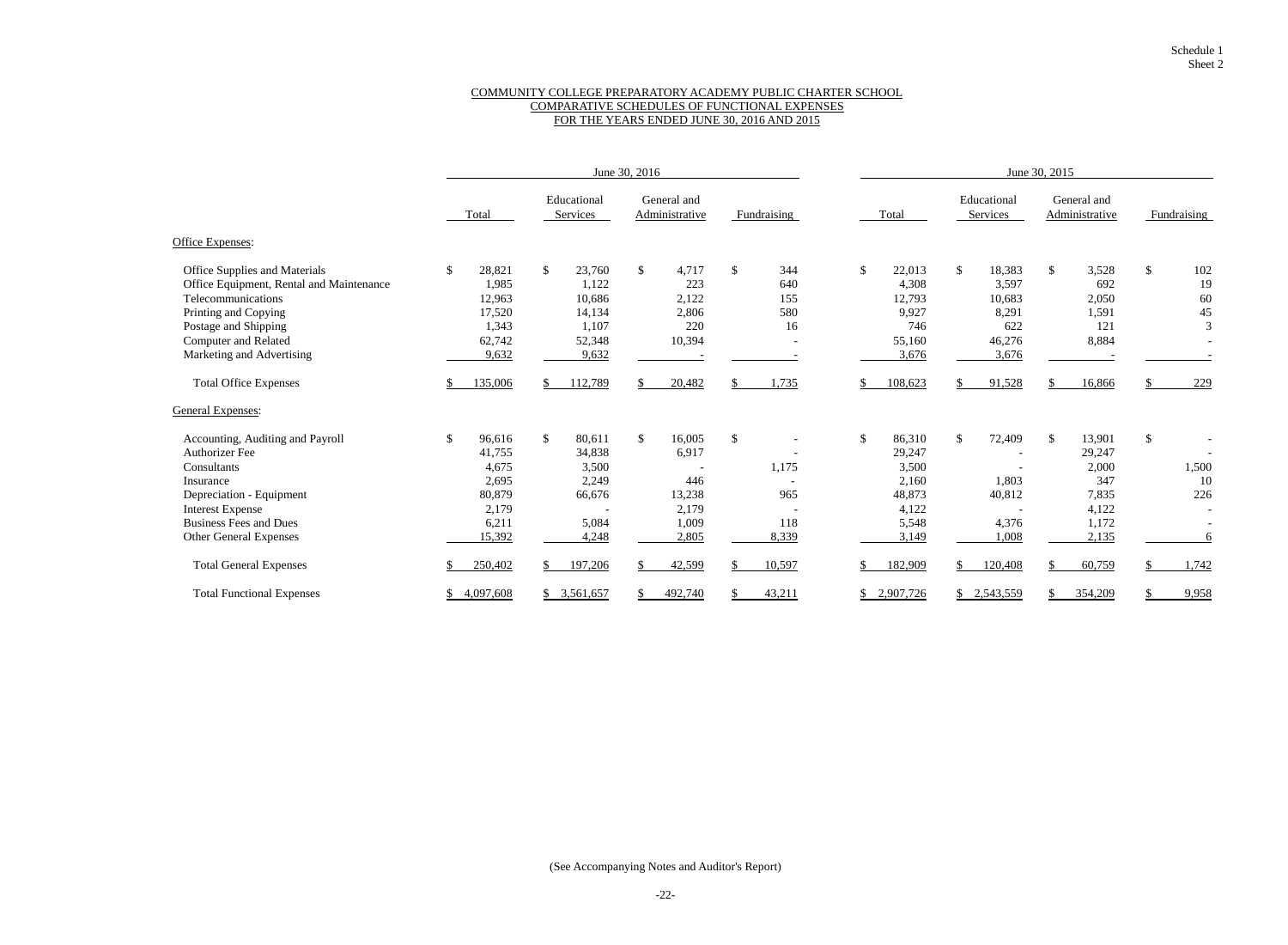Board of Directors Community College Preparatory Academy Public Charter School 2405 Martin L. King Jr. Ave SE Washington, DC 20020

# INDEPENDENT AUDITOR'S REPORT ON INTERNAL CONTROL OVER FINANCIAL REPORTING AND ON COMPLIANCE AND OTHER MATTERS BASED ON AN AUDIT OF FINANCIAL STATEMENTS PERFORMED IN ACCORDANCE WITH *GOVERNMENT AUDITING STANDARDS*

We have audited, in accordance with auditing standards generally accepted in the United States of America and the standards applicable to financial audits contained in *Government Auditing Standards*, issued by the Comptroller General of the United States, the financial statements of the Community College Preparatory Academy Public Charter School (a nonprofit organization), which comprise the statement of financial position as of June 30, 2016, and the related statements of activities and cash flows for the year then ended, and the related notes to the financial statements, and have issued our report thereon dated December 2, 2016.

### *Internal Control Over Financial Reporting*

In planning and performing our audit of the financial statements, we considered the Community College Preparatory Academy Public Charter School's internal control over financial reporting (internal control) to determine the audit procedures that are appropriate in the circumstances for the purpose of expressing our opinion on the financial statements, but not for the purpose of expressing an opinion on the effectiveness of the Community College Preparatory Academy Public Charter School's internal control. Accordingly, we do not express an opinion on the effectiveness of the Community College Preparatory Academy Public Charter School's internal control.

A *deficiency in internal control* exists when the design or operation of a control does not allow management or employees, in the normal course of performing their assigned functions, to prevent, or detect and correct, misstatements on a timely basis. A *material weakness* is a deficiency, or a combination of deficiencies, in internal control, such that there is a reasonable possibility that a material misstatement of the entity's financial statements will not be prevented, or detected and corrected on a timely basis. A *significant deficiency* is a deficiency, or a combination of deficiencies, in internal control that is less severe than a material weakness, yet important enough to merit attention by those charged with governance.

Our consideration of internal control was for the limited purpose described in the first paragraph of this section and was not designed to identify all deficiencies in internal control that might be material weaknesses or significant deficiencies. Given these limitations, during our audit we did not identify any deficiencies in internal control that we consider to be material weaknesses. However, material weaknesses may exist that have not been identified.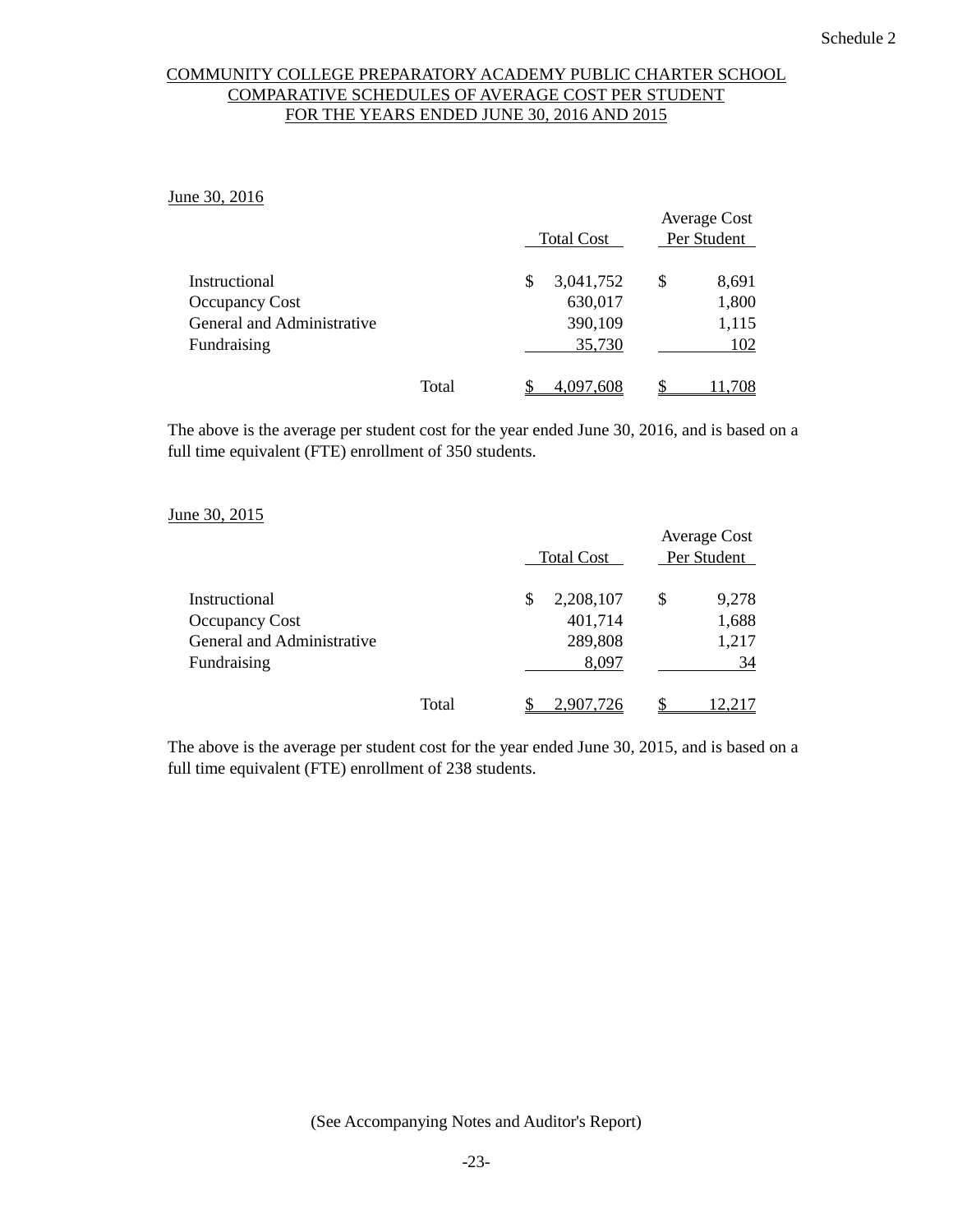# *Compliance and Other Matters*

As part of obtaining reasonable assurance about whether the Community College Preparatory Academy Public Charter School's financial statements are free from material misstatement, we performed tests of its compliance with certain provisions of laws, regulations, contracts and grant agreements, noncompliance with which could have a direct and material effect on the determination of financial statement amounts. However, providing an opinion on compliance with those provisions was not an objective of our audit and accordingly, we do not express such an opinion. The results of our tests disclosed no instances of noncompliance or other matters that are required to be reported under *Government Auditing Standards*.

# *Purpose of this Report*

The purpose of this report is solely to describe the scope of our testing of internal control and compliance and the results of that testing, and not to provide an opinion on the effectiveness of the organization's internal control or on compliance. This report is an integral part of an audit performed in accordance with *Government Auditing Standards* in considering the organization's internal control and compliance. Accordingly, this communication is not suitable for any other purpose.

> Kendall, Prebola and Jones Certified Public Accountants

Bedford, Pennsylvania December 2, 2016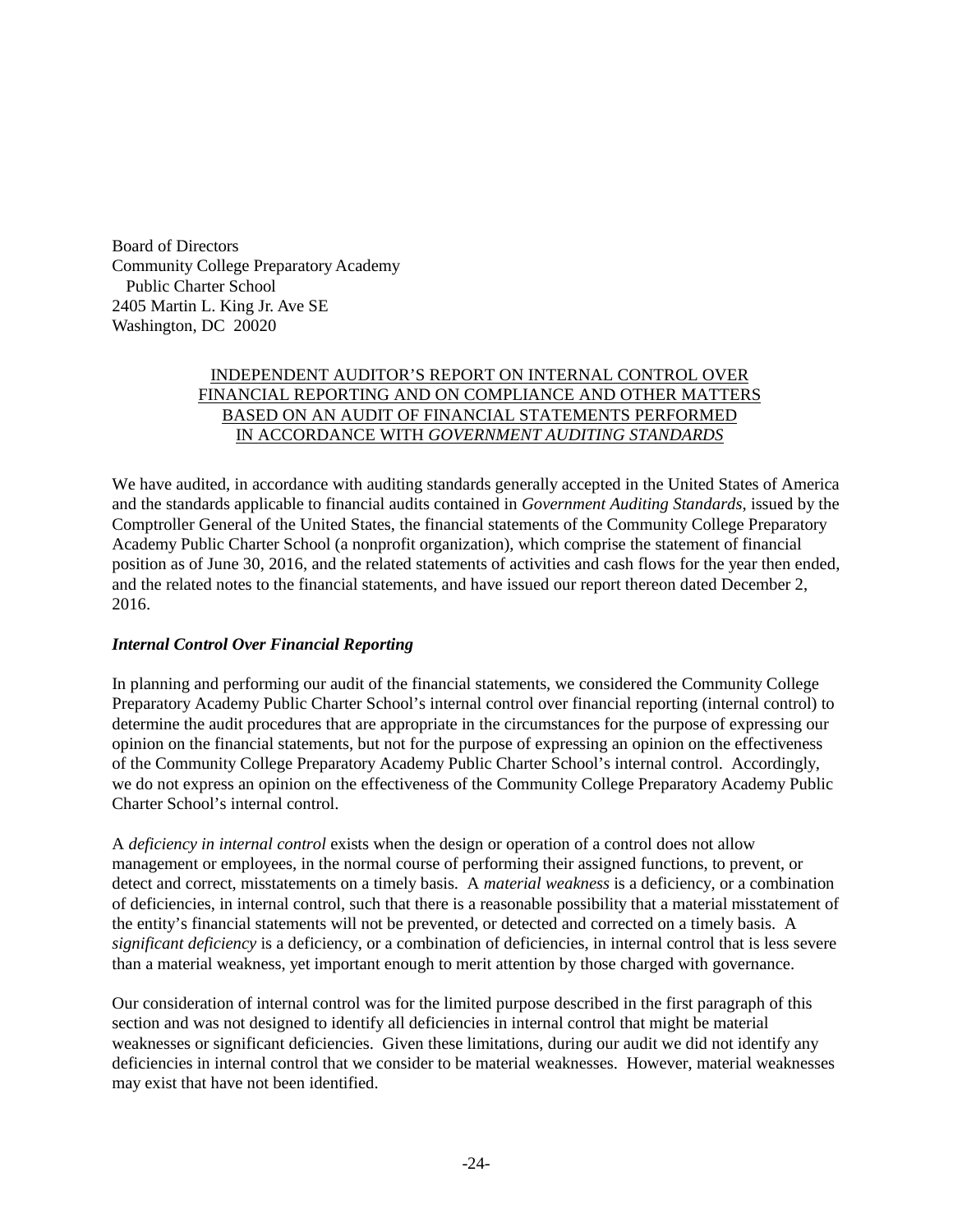# COMMUNITY COLLEGE PREPARATORY ACADEMY PUBLIC CHARTER SCHOOL SUMMARY SCHEDULE OF PRIOR AUDIT FINDINGS FOR THE YEAR ENDED JUNE 30, 2016

# FINDINGS - FINANCIAL STATEMENT AUDIT

There were no audit findings in the prior year.